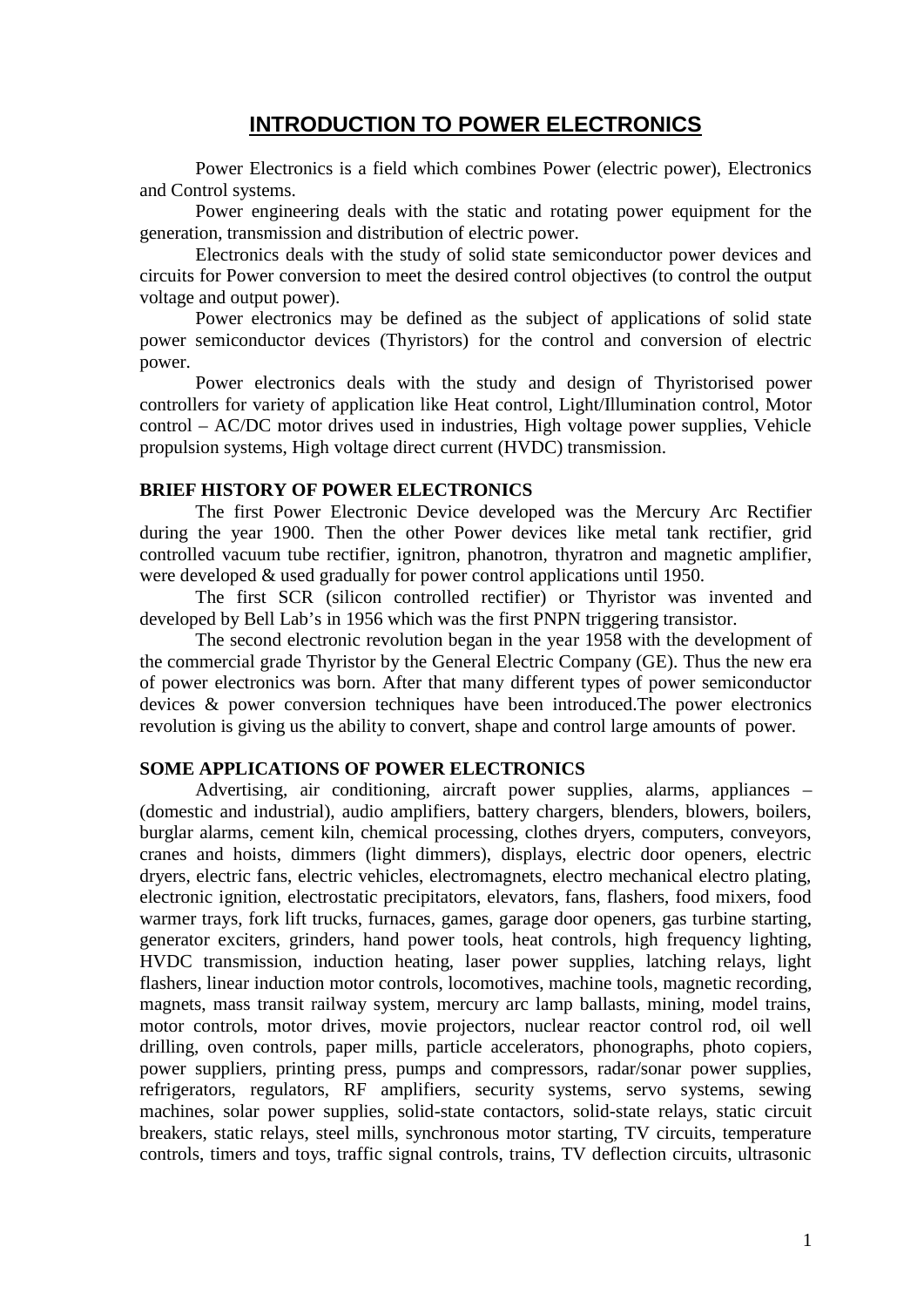generators, UPS, vacuum cleaners, VAR compensation, vending machines, VLF transmitters, voltage regulators, washing machines, welding equipment.

# **POWER ELECTRONIC APPLICATIONS**

#### **COMMERCIAL APPLICATIONS**

Heating Systems Ventilating, Air Conditioners, Central Refrigeration, Lighting, Computers and Office equipments, Uninterruptible Power Supplies (UPS), Elevators, and Emergency Lamps.

#### **DOMESTIC APPLICATIONS**

Cooking Equipments, Lighting, Heating, Air Conditioners, Refrigerators & Freezers, Personal Computers, Entertainment Equipments, UPS.

#### **INDUSTRIAL APPLICATIONS**

Pumps, compressors, blowers and fans. Machine tools, arc furnaces, induction furnaces, lighting control circuits, industrial lasers, induction heating, welding equipments.

#### **AEROSPACE APPLICATIONS**

Space shuttle power supply systems, satellite power systems, aircraft power systems.

#### **TELECOMMUNICATIONS**

Battery chargers, power supplies (DC and UPS), mobile cell phone battery chargers.

### **TRANSPORTATION**

Traction control of electric vehicles, battery chargers for electric vehicles, electric locomotives, street cars, trolley buses, automobile electronics including engine controls.

### **UTILITY SYSTEMS**

High voltage DC transmission (HVDC), static VAR compensation (SVC), Alternative energy sources (wind, photovoltaic), fuel cells, energy storage systems, induced draft fans and boiler feed water pumps.

### **POWER SEMICONDUCTOR DEVICES**

- Power Diodes.
- Power Transistors (BJT's).
- Power MOSFETS.
- $\bullet$  IGBT's.
- Thyristors

Thyristors are a family of p-n-p-n structured power semiconductor switching devices

• SCR's (Silicon Controlled Rectifier)

The silicon controlled rectifier is the most commonly and widely used member of the thyristor family. The family of thyristor devices include SCR's, Diacs, Triacs, SCS, SUS, LASCR's and so on.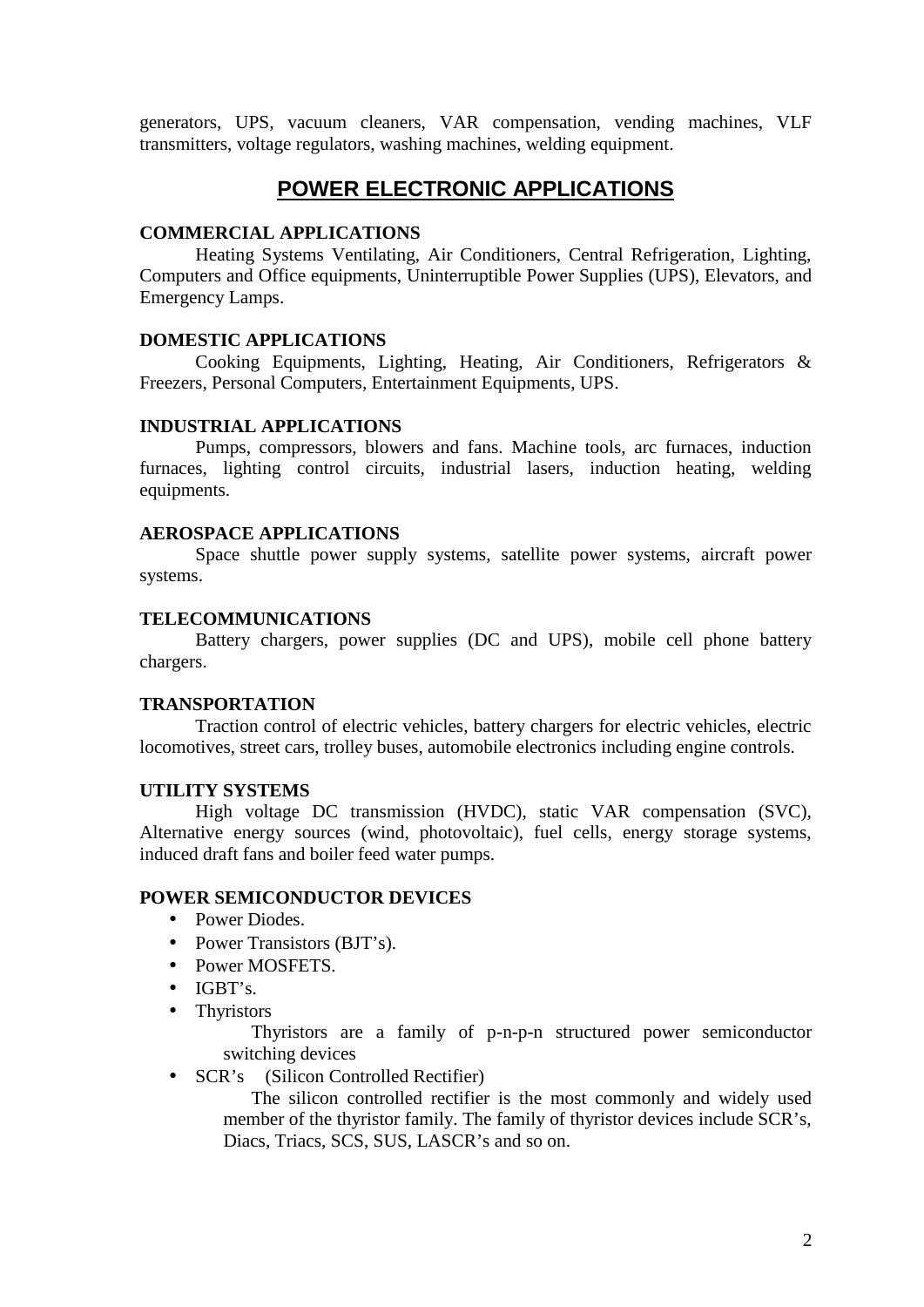# **POWER SEMICONDUCTOR DEVICES USED IN POWER ELECTRONICS**

The first thyristor or the SCR was developed in 1957. The conventional Thyristors (SCR's) were exclusively used for power control in industrial applications until 1970. After 1970, various types of power semiconductor devices were developed and became commercially available. The power semiconductor devices can be divided broadly into five types

- Power Diodes.
- Thyristors.
- Power BJT's.
- Power MOSFET's
- Insulated Gate Bipolar Transistors (IGBT's).
- Static Induction Transistors (SIT's).

The Thyristors can be subdivided into different types

- Forced-commutated Thyristors (Inverter grade Thyristors)
- Line-commutated Thyristors (converter-grade Thyristors)
- Gate-turn off Thyristors (GTO).
- Reverse conducting Thyristors (RCT's).
- Static Induction Thyristors (SITH).
- Gate assisted turn-off Thyristors (GATT).
- Light activated silicon controlled rectifier (LASCR) or Photo SCR's.
- MOS-Controlled Thyristors (MCT's).

#### **POWER DIODES**

Power diodes are made of silicon p-n junction with two terminals, anode and cathode. P-N junction is formed by alloying, diffusion and epitaxial growth. Modern techniques in diffusion and epitaxial processes permit desired device characteristics.

The diodes have the following advantages

- High mechanical and thermal reliability
- High peak inverse voltage
- Low reverse current
- Low forward voltage drop
- $\bullet$  High efficiency
- Compactness.

Diode is forward biased when anode is made positive with respect to the cathode. Diode conducts fully when the diode voltage is more than the cut-in voltage (0.7 V for Si). Conducting diode will have a small voltage drop across it.

Diode is reverse biased when cathode is made positive with respect to anode. When reverse biased, a small reverse current known as leakage current flows. This leakage current increases with increase in magnitude of reverse voltage until avalanche voltage is reached (breakdown voltage).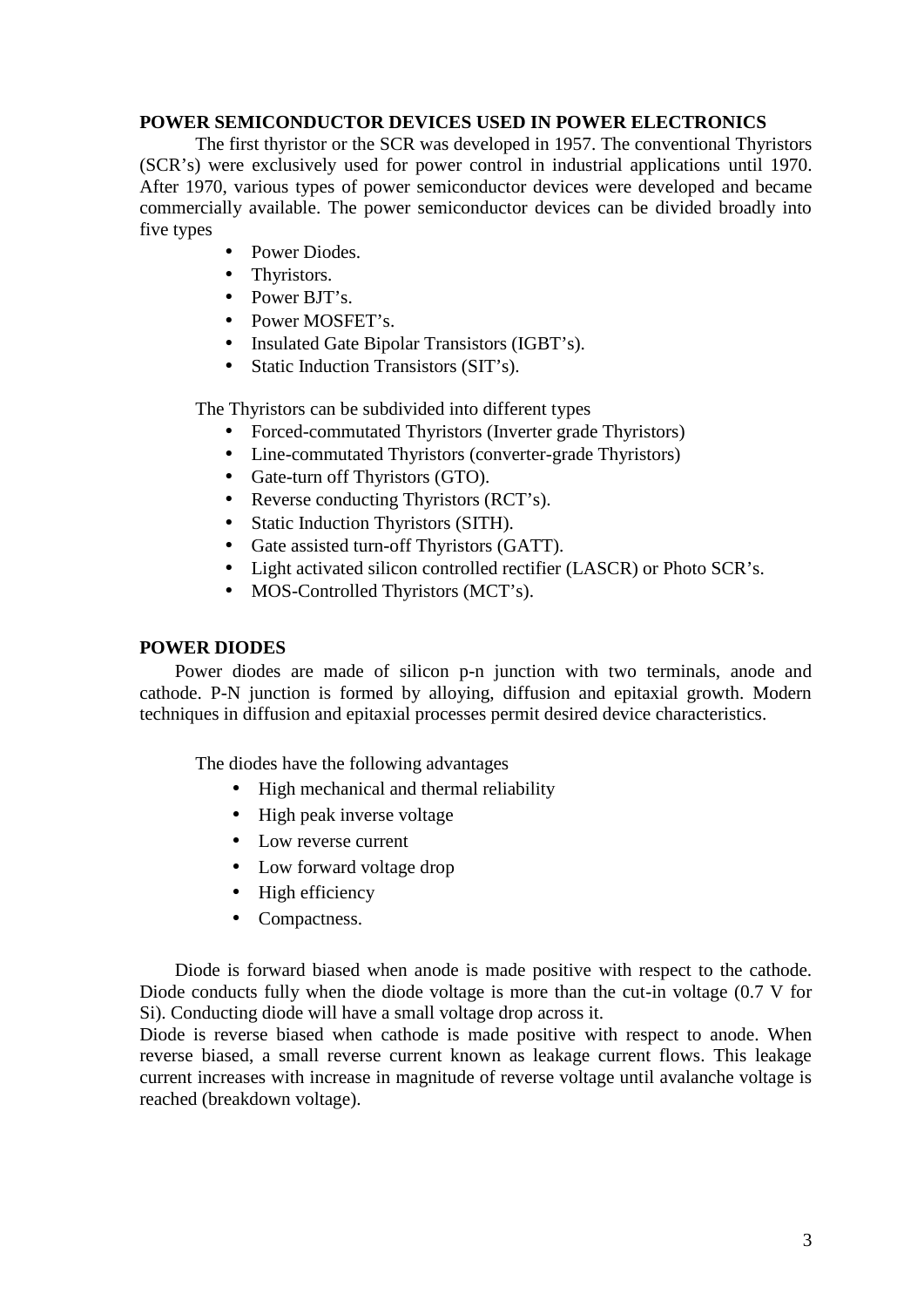

# **DYNAMIC CHARACTERISTICS OF POWER SWITCHING DIODES**

At low frequency and low current, the diode may be assumed to act as a perfect switch and the dynamic characteristics (turn on & turn off characteristics) are not very important. But at high frequency and high current, the dynamic characteristics plays an important role because it increases power loss and gives rise to large voltage spikes which may damage the device if proper protection is not given to the device.



**Fig: Storage & Transition Times during the Diode Switching**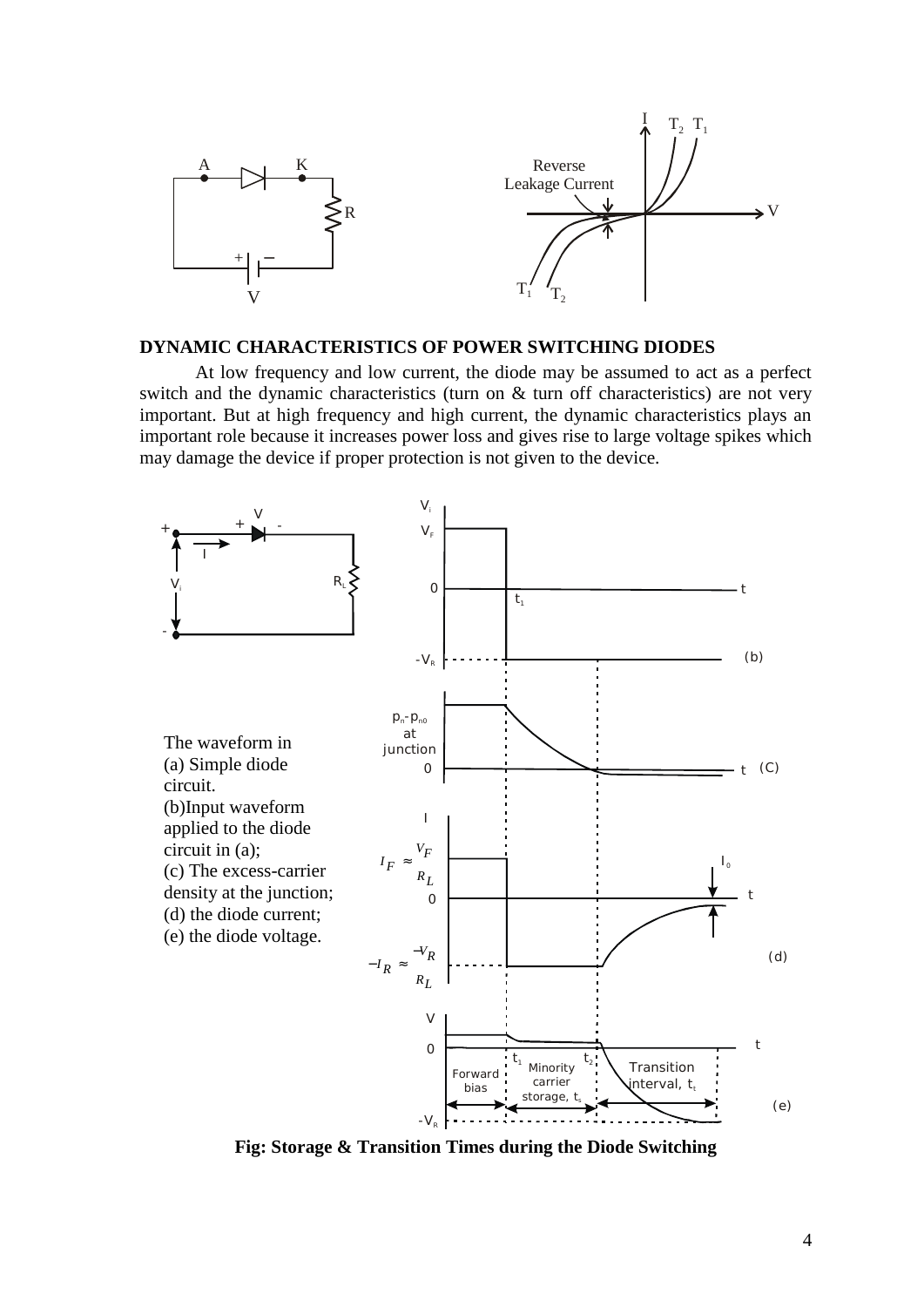#### **REVERSE RECOVERY CHARACTERISTIC**

Reverse recovery characteristic is much more important than forward recovery characteristics because it adds recovery losses to the forward loss. Current when diode is forward biased is due to net effect of majority and minority carriers. When diode is in forward conduction mode and then its forward current is reduced to zero (by applying reverse voltage) the diode continues to conduct due to minority carriers which remains stored in the p-n junction and in the bulk of semi-conductor material. The minority carriers take some time to recombine with opposite charges and to be neutralized. This time is called the *reverse recovery time*. The reverse recovery time  $(t_{rr})$  is measured from the initial zero crossing of the diode current to 25% of maximum reverse current  $I_{rr}$ . t<sub>rr</sub> has 2 components,  $t_1$  and  $t_2$ .  $t_1$  is as a result of charge storage in the depletion region of the junction i.e., it is the time between the zero crossing and the peak reverse current  $I_{rr}$ . t<sub>2</sub> is as a result of charge storage in the bulk semi-conductor material. TIC<br>
TIC<br>
such more important than forward recovery<br>
s to the forward loss. Current when diode is<br>
sity and minority carriers. When diode is in<br>
and current is reduced to zero (by applying<br>
luct due to minority carriers w field original minority carriers<br>ward current is reduced to<br>nduct due to minority carriers<br>lk of semi-conductor mat<br>no poposite charges and to l<br>ne reverse recovery time (t<sub>p</sub><br>nt to 25% of maximum re<br>ult of charge storage **TERISTIC**<br>
ic is much more important then<br>
try losses to the forward loss. If majority and minority carries<br>
ts forward current is reduced<br>
to conduct due to minority can<br>
be bulk of semi-conductor m<br>
ive with opposite c **TERISTIC**<br>
ic is much more important than<br>
y losses to the forward loss. Curr<br>
f majority and minority carriers.<br>
ts forward current is reduced to to<br>
to conduct due to minority carrier<br>
e bulk of semi-conductor mater<br>
w **ERISTIC**<br>
is much more important than forward recove<br>
losses to the forward loss. Current when diode<br>
isoporty and minority carriers. When diode is<br>
forward current is reduced to zero (by applyin<br>
conduct due to minority



*The reverse recovery time* depends on the junction temperature, rate of fall of forward current and the magnitude of forward current prior to commutation (turning off). When diode is in reverse biased condition the flow of leakage current is due to minority carriers. Then application of forward voltage would force the diode to carry current in the forward direction. But a certain time known as forward recovery time (turn-ON time) is required before all the majority carriers over the whole junction can contribute to current flow. Normally forward recovery time is less than the reverse recovery time. The forward recovery time limits the rate of rise of forward current and the switching speed. werse biased condition the flow<br>verse biased condition the flow<br>ation of forward voltage would<br>ut a certain time known as forv<br>ne majority carriers over the wh<br>ard recovery time is less than th<br>the rate of rise of forward 0.25  $I_{RR}$ <br>  $I_{RR}$ <br>  $I_{RR}$ <br>  $I_{RR}$ <br>  $I_{RR}$ <br>  $I_{RR}$ <br>  $I_{RR}$ <br>  $I_{RR}$ <br>  $I_{RR}$ <br>  $I_{RR}$   $I_{RR}$   $I_{RR}$   $I_{RR}$   $I_{RR}$ <br>  $I_{RR}$   $I_{RR}$   $I_{RR}$   $I_{RR}$   $I_{RR}$   $I_{RR}$   $I_{RR}$   $I_{RR}$   $I_{RR}$   $I_{RR}$ <br>  $I_{RR}$   $I_{RR}$   $I_{RR}$   $I_{RR}$   $I_{RR}$   $I$ **Process**<br> **Process**<br> **Process**<br> **Process**<br> **Process**<br> **Process**<br> **Process**<br> **Process**<br> **Process**<br> **Process**<br> **Process**<br> **Process**<br> **Process**<br> **Process**<br> **Process**<br> **Process**<br> **Process**<br> **Process**<br> **Process**<br> **Process**<br>

*Reverse recovery charge*  $Q_{\text{RR}}$ , is the amount of charge carriers that flow across the diode in the reverse direction due to the change of state from forward conduction to reverse blocking condition. The value of reverse recovery charge  $Q_{RR}$  is determined form the area enclosed by the path of the reverse recovery current.

$$
Q_{RR} \approx \left(\frac{1}{2}I_{RR}t_1 + \frac{1}{2}I_{RR}t_2\right) = \frac{1}{2}I_{RR}t_{RR} \qquad \therefore Q_{RR} = \frac{1}{2}I_{RR}t_{RR}
$$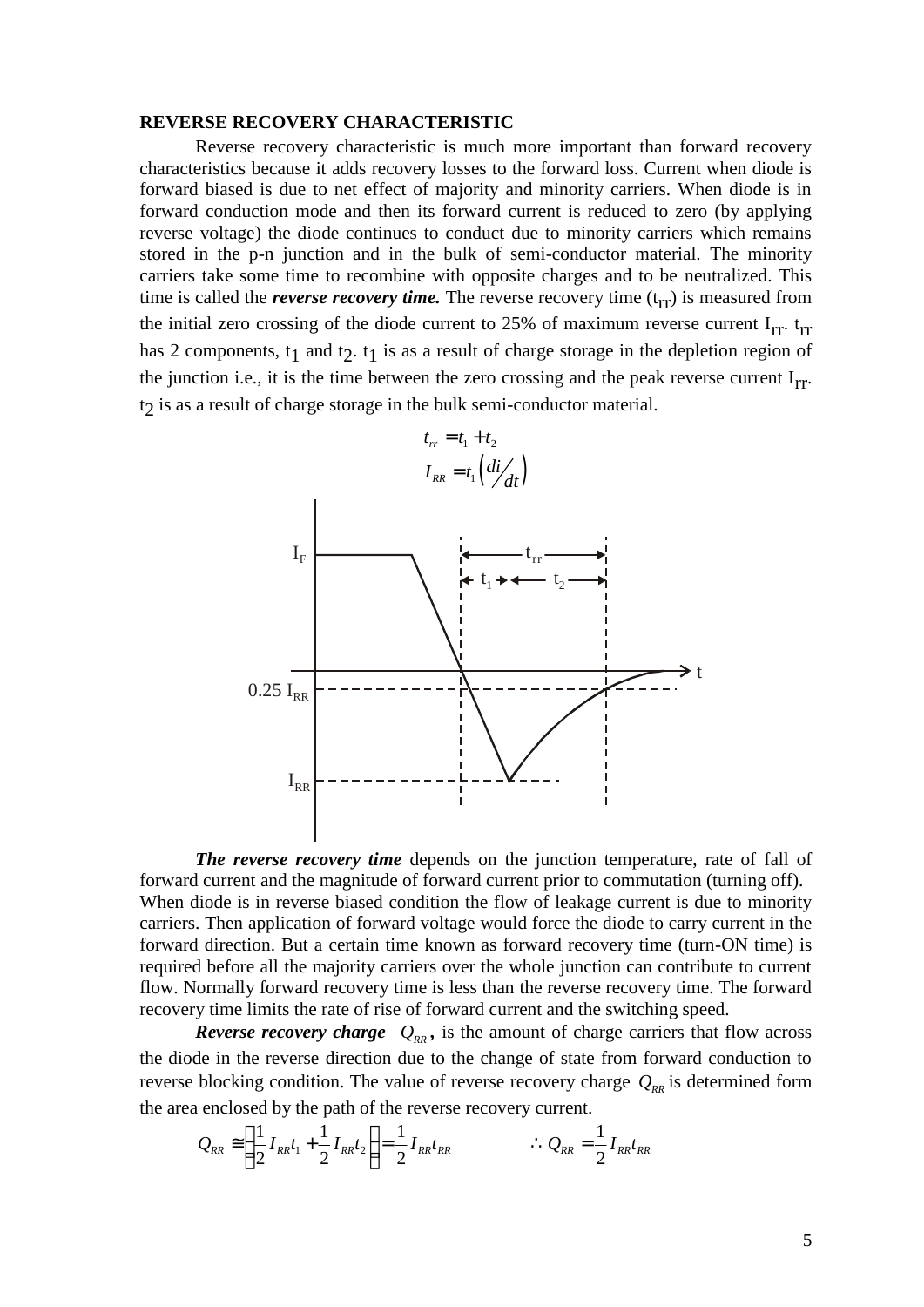#### **POWER DIODES TYPES**

Power diodes can be classified as

- General purpose diodes.
- High speed (fast recovery) diodes.
- Schottky diode.

#### **GENERAL PURPOSE DIODES**

The diodes have high reverse recovery time of about  $25$  microsecs (usec). They are used in low speed (frequency) applications. e.g., line commutated converters, diode rectifiers and converters for a low input frequency upto 1 KHz. Diode ratings cover a very wide range with current ratings less than 1 A to several thousand amps (2000 A) and with voltage ratings from 50 V to 5 KV. These diodes are generally manufactured by diffusion process. Alloyed type rectifier diodes are used in welding power supplies. They are most cost effective and rugged and their ratings can go upto 300A and 1KV.

#### **FAST RECOVERY DIODES**

The diodes have low recovery time, generally less than  $5 \mu s$ . The major field of applications is in electrical power conversion i.e., in free-wheeling ac-dc and dc-ac converter circuits. Their current ratings is from less than 1 A to hundreds of amperes with voltage ratings from 50 V to about 3 KV. Use of fast recovery diodes are preferable for free-wheeling in SCR circuits because of low recovery loss, lower junction temperature • General purpose diodes.<br>• High speed (fast recovery) diodes.<br>• Schottky diode.<br>• Schottky diode.<br>The diodes have high reverse recovery time of about 25 microsecs (µsec). They<br>are used in low speed (frequency) applicatio diffusion process and the recovery time is controlled by platinum or gold diffusion. For less than 400 V rating epitaxial diodes provide faster switching speeds than diffused diodes. Epitaxial diodes have a very narrow base width resulting in a fast recovery time of about 50 ns.

#### **SCHOTTKY DIODES**

A Schottky diode has metal (aluminium) and semi-conductor junction. A layer of metal is deposited on a thin epitaxial layer of the n-type silicon. In Schottky diode there is a larger barrier for electron flow from metal to semi-conductor.

When Schottky diode is forward biased free electrons on n-side gain enough energy to flow into the metal causing forward current. Since the metal does not have any holes there is no charge storage, decreasing the recovery time. Therefore a Schottky diode can switch-off faster than an ordinary p-n junction diode. A Schottky diode has a relatively low forward voltage drop and reverse recovery losses. The leakage current is higher than a p-n junction diode. The maximum allowable voltage is about 100 V. Current ratings vary from about 1 to 300 A. They are mostly used in low voltage and high current dc power supplies. The operating frequency may be as high 100-300 kHz as the device is suitable for high frequency application. Schottky diode is also known as hot carrier diode.

General Purpose Diodes are available upto 5000V, 3500A. The rating of fastrecovery diodes can go upto 3000V, 1000A. The reverse recovery time varies between  $0.1$  and 5usec. The fast recovery diodes are essential for high frequency switching of power converters. Schottky diodes have low-on-state voltage drop and very small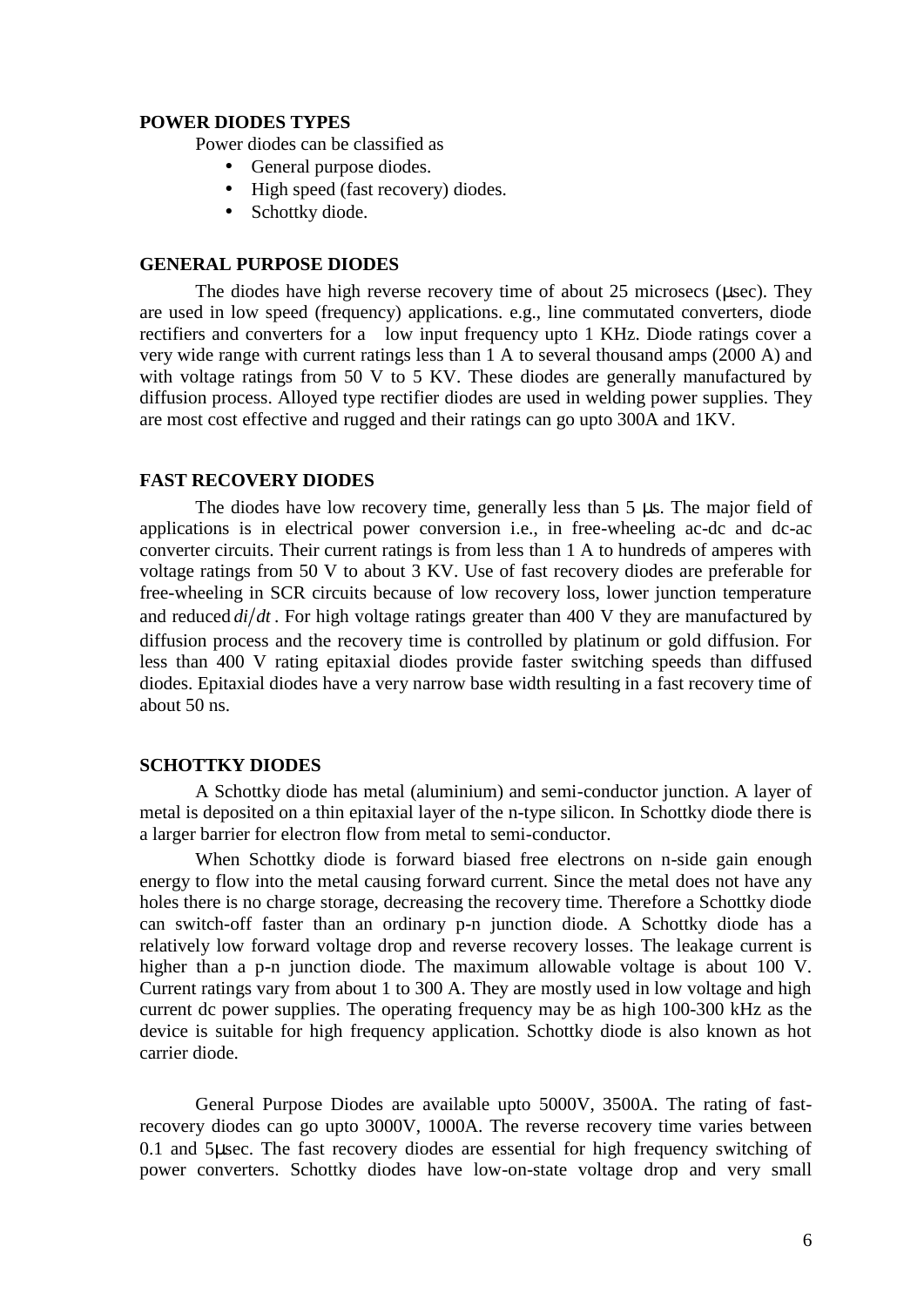- Stud or stud-mounted type.
- Disk or press pack or Hockey-pack type.

| recovery time, typically a few nanoseconds. Hence turn-off time is very low for schottky<br>diodes. The leakage current increases with the voltage rating and their ratings are limited<br>to 100V, 300A. The diode turns on and begins to conduct when it is forward biased.<br>When the anode voltage is greater than the cathode voltage diode conducts. |                                                                                                                                   |                                                                  |  |  |
|-------------------------------------------------------------------------------------------------------------------------------------------------------------------------------------------------------------------------------------------------------------------------------------------------------------------------------------------------------------|-----------------------------------------------------------------------------------------------------------------------------------|------------------------------------------------------------------|--|--|
| The forward voltage drop of a power diode is low typically 0.5V to 1.2V. If the<br>cathode voltage is higher than its anode voltage then the diode is said to be reverse<br>biased.                                                                                                                                                                         |                                                                                                                                   |                                                                  |  |  |
| Power diodes of high current rating are available in<br>Stud or stud-mounted type.<br>$\bullet$<br>Disk or press pack or Hockey-pack type.                                                                                                                                                                                                                  |                                                                                                                                   |                                                                  |  |  |
|                                                                                                                                                                                                                                                                                                                                                             |                                                                                                                                   |                                                                  |  |  |
|                                                                                                                                                                                                                                                                                                                                                             | In a stud mounted type, either the anode or the cathode could be the stud.<br><b>COMPARISON BETWEEN DIFFERENT TYPES OF DIODES</b> |                                                                  |  |  |
| <b>General Purpose Diodes</b>                                                                                                                                                                                                                                                                                                                               | <b>Fast Recovery Diodes</b>                                                                                                       | <b>Schottky Diodes</b>                                           |  |  |
| Upto 5000V & 3500A                                                                                                                                                                                                                                                                                                                                          | Upto 3000V and 1000A                                                                                                              | Upto 100V and 300A                                               |  |  |
| Reverse recovery time -<br>High                                                                                                                                                                                                                                                                                                                             | Reverse recovery time -<br>Low                                                                                                    | Reverse recovery time -<br>Extremely low.                        |  |  |
| $t_{rr} \approx 25 - s$                                                                                                                                                                                                                                                                                                                                     | $t_{rr} = 0.1 - s$ to 5 - s                                                                                                       |                                                                  |  |  |
| Turn off time - High                                                                                                                                                                                                                                                                                                                                        | Turn off time - Low                                                                                                               | $t_{rr}$ = a few nanoseconds<br>Turn off time – Extremely<br>low |  |  |
| Switching<br>frequency<br>Low                                                                                                                                                                                                                                                                                                                               | Switching<br>frequency<br>High                                                                                                    | Switching<br>frequency<br>Very high.                             |  |  |

#### **COMPARISON BETWEEN DIFFERENT TYPES OF DIODES**

Natural or AC line commutated Thyristors are available with ratings upto 6000V, 3500A.

The turn-off time of high speed reverse blocking Thyristors have been improved substantially and now devices are available with  $t_{OFF} = 10$  to 20 µsec for a 1200V, 2000A Thyristors.

RCT's (reverse conducting Thyristors) and GATT's (gate assisted turn-off Thyristors) are widely used for high speed switching especially in traction applications. An RCT can be considered as a thyristor with an inverse parallel diode. RCT's are available up to 2500V, 1000A (& 400A in reverse conduction) with a switching time of 40usec. GATT's are available upto 1200V, 400A with a switching speed of 8usec. LASCR's which are available upto  $6000V$ , 1500A with a switching speed of 200 usec to 400usec are suitable for high voltage power systems especially in HVDC.

For low power AC applications, triac's are widely used in all types of simple heat controls, light controls, AC motor controls, and AC switches. The characteristics of triac's are similar to two SCR's connected in inverse parallel and having only one gate terminal. The current flow through a triac can be controlled in either direction.

**GTO's & SITH's** are self turn-off Thyristors. GTO's & SITH's are turned ON by applying and short positive pulse to the gate and are turned off by applying short negative pulse to the gates. They do not require any commutation circuits.

GTO's are very attractive for forced commutation of converters and are available upto 4000V, 3000A.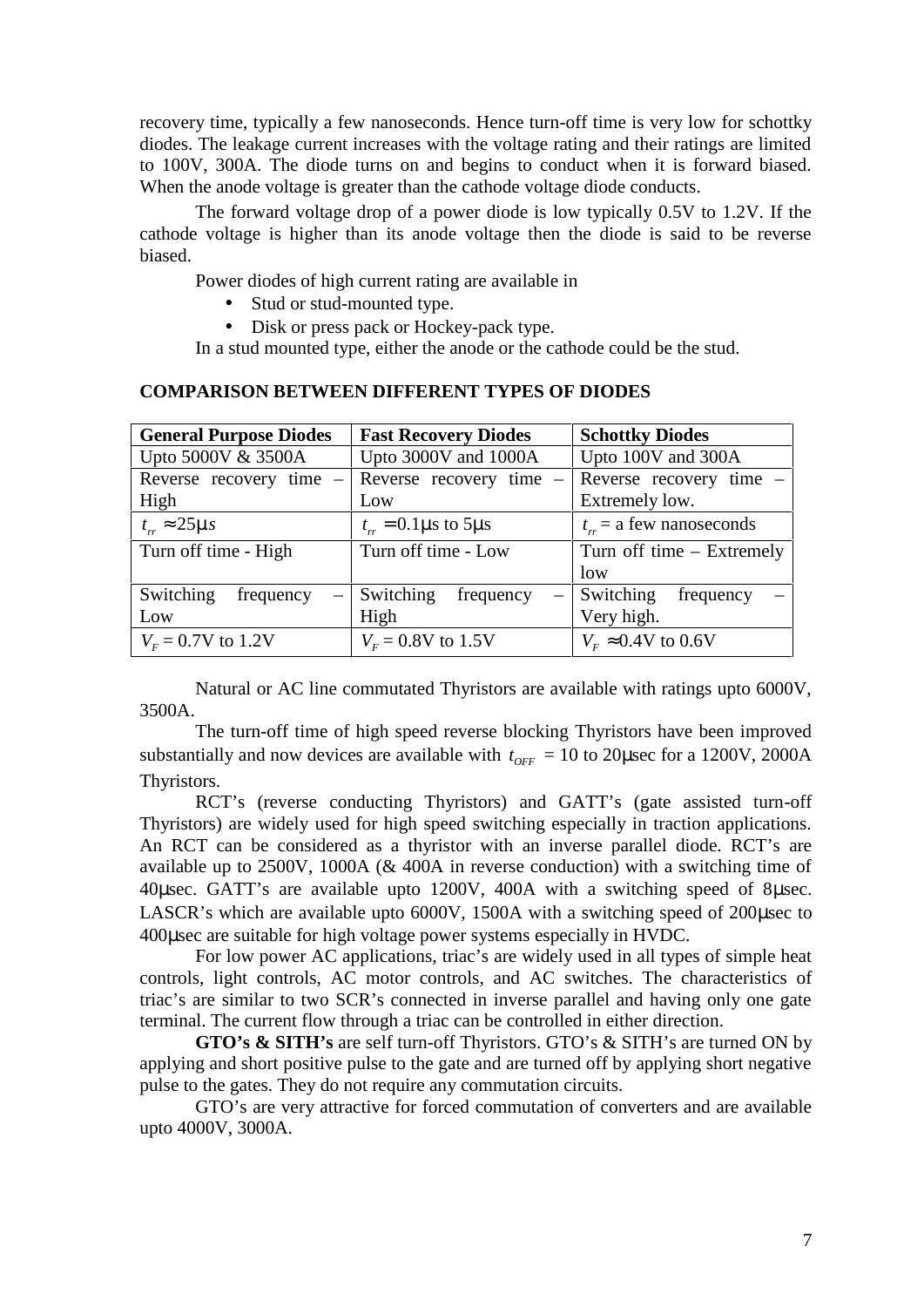SITH's with rating as high as 1200V and 300A are expected to be used in medium power converters with a frequency of several hundred KHz and beyond the frequency range of GTO.

An MCT (MOS controlled thyristor) can be turned ON by a small negative voltage pulse on the MOS gate (with respect to its anode) and turned OFF by a small positive voltage pulse. It is like a GTO, except that the turn off gain is very high. MCT's are available upto 1000V and 100A. SITH's with rating as high as 1200V and 300A are expected to be used in medium<br>power converters with a frequency of several hundred KHz and beyond the frequency<br>college pulse on the MOS gate (with respect to its anode) an

High power bipolar transistors (high power BJT's) are commonly used in power converters at a frequency below 10KHz and are effectively used in circuits with power ratings upto 1200V, 400A.

A high power BJT is normally operated as a switch in the common emitter configuration.

The forward voltage drop of a conducting transistor (in the ON state) is in the state.

#### **POWER TRANSISTORS**

Transistors which have high voltage and high current rating are called power transistors. Power transistors used as switching elements, are operated in saturation region resulting in a low - on state voltage drop. Switching speed of transistors are much higher than the thyristors. and they are extensively used in dc-dc and dc-ac converters with inverse parallel connected diodes to provide bi-directional current flow. However, voltage and current ratings of power transistor are much lower than the thyristors. Transistors are used in low to medium power applications. Transistors are current controlled device and to keep it in the conducting state, a continuous base current is required.

Power transistors are classified as follows

- Bi-Polar Junction Transistors (BJTs)
- Metal-Oxide Semi-Conductor Field Effect Transistors (MOSFETs)
- Insulated Gate Bi-Polar Transistors (IGBTs)
- Static Induction Transistors (SITs)

#### **BI-POLAR JUNCTION TRANSISTOR**

A Bi-Polar Junction Transistor is a 3 layer, 3 terminals device. The 3 terminals are base, emitter and collector. It has 2 junctions' collector-base junction (CB) and emitter base junction (EB). Transistors are of 2 types, NPN and PNP transistors.

The different configurations are common base, common collector and common emitter. Common emitter configuration is generally used in switching applications.





**Fig: NPN Transistor Fig: Input Characteristic**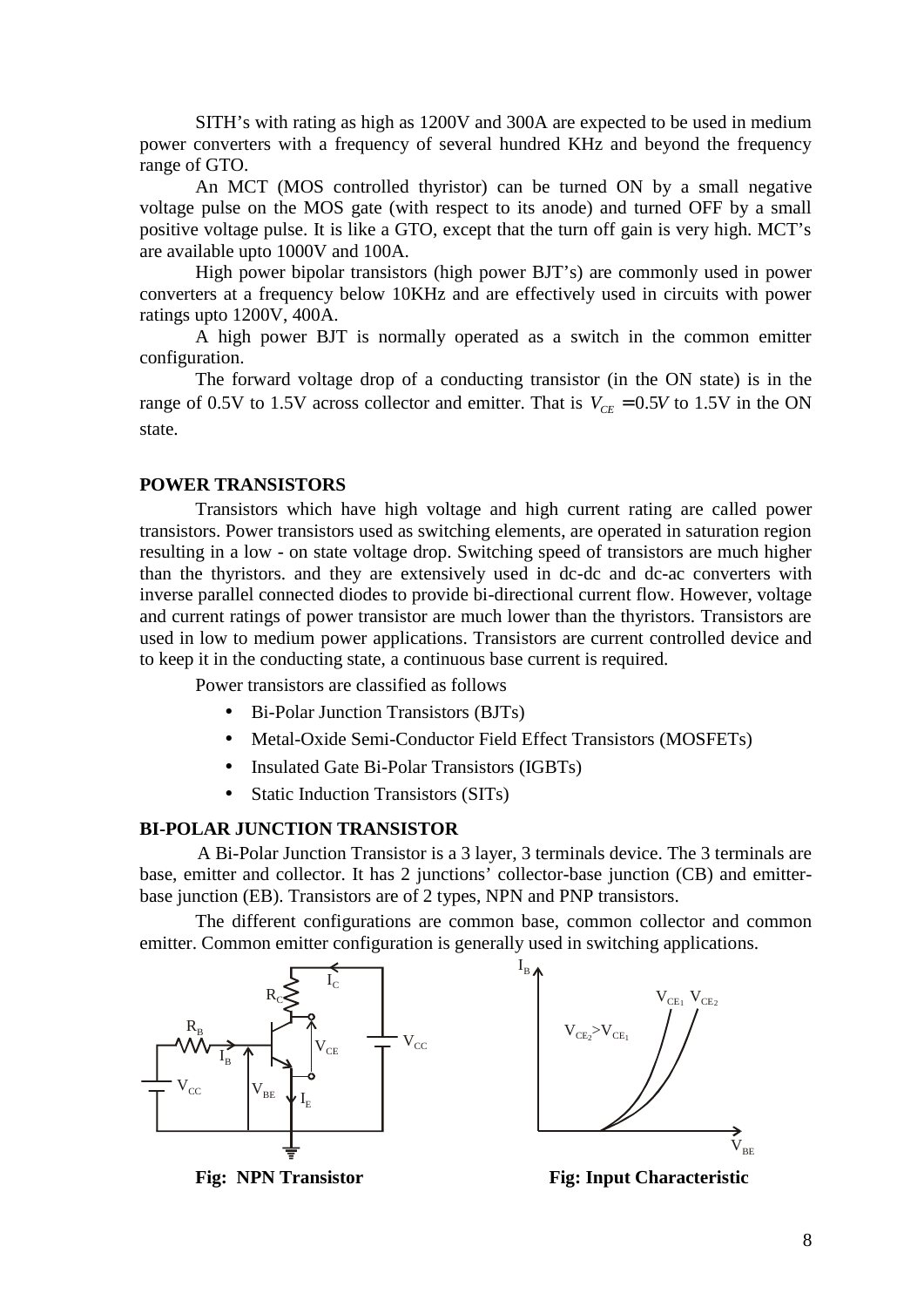

**Fig: Output / Collector Characteristics**

Transistors can be operated in 3 regions i.e., cut-off, active and saturation.

In the cut-of region transistor is OFF, both junctions (EB and CB) are reverse biased. In the cut-off state the transistor acts as an open switch between the collector and emitter.

In the active region, transistor acts as an amplifier (CB junction is reverse biased and EB junction is forward biased),

In saturation region the transistor acts as a closed switch and both the junctions CB and EB are forward biased.

#### **SWITCHING CHARACTERISTICS**

An important application of transistor is in switching circuits. When transistor is used as a switch it is operated either in cut-off state or in saturation state. When the transistor is driven into the cut-off state it operates in the non-conducting state. When the transistor is operated in saturation state it is in the conduction state.

Thus the non-conduction state is operation in the cut-off region while the conducting state is operation in the saturation region.



**Fig: Switching Transistor in CE Configuration**

As the base voltage  $V_B$  rises from 0 to  $V_B$ , the base current rises to I<sub>B</sub>, but the collector current does not rise immediately. Collector current will begin to increase only when the base emitter junction is forward biased and  $V_{\text{BE}} > 0.6V$ . The collector current IT IS the non-conduction state is operation in the cut-on region will be conducting state is operation in the staturation region.<br>
Fig. Switching Transistor in CE Configuration<br>
As the base voltage  $V_B$  rises from 0 to  $V$ collector current to rise to 10% of its final value is called delay time  $t_d$ . The time taken by the collector current to rise from 10% to 90% of its final value is called rise time  $t_r$ . Turn on times is sum of  $t_d$  and  $t_r$ .  $t_{on} = t_d + t_r$ *the and in saturation state it is in the conduction state.*<br> **to an above the conduction state is operation in the cut-of operation in the saturation region.<br>
Fig. Switching Transistor in CE Configurate of the saturation**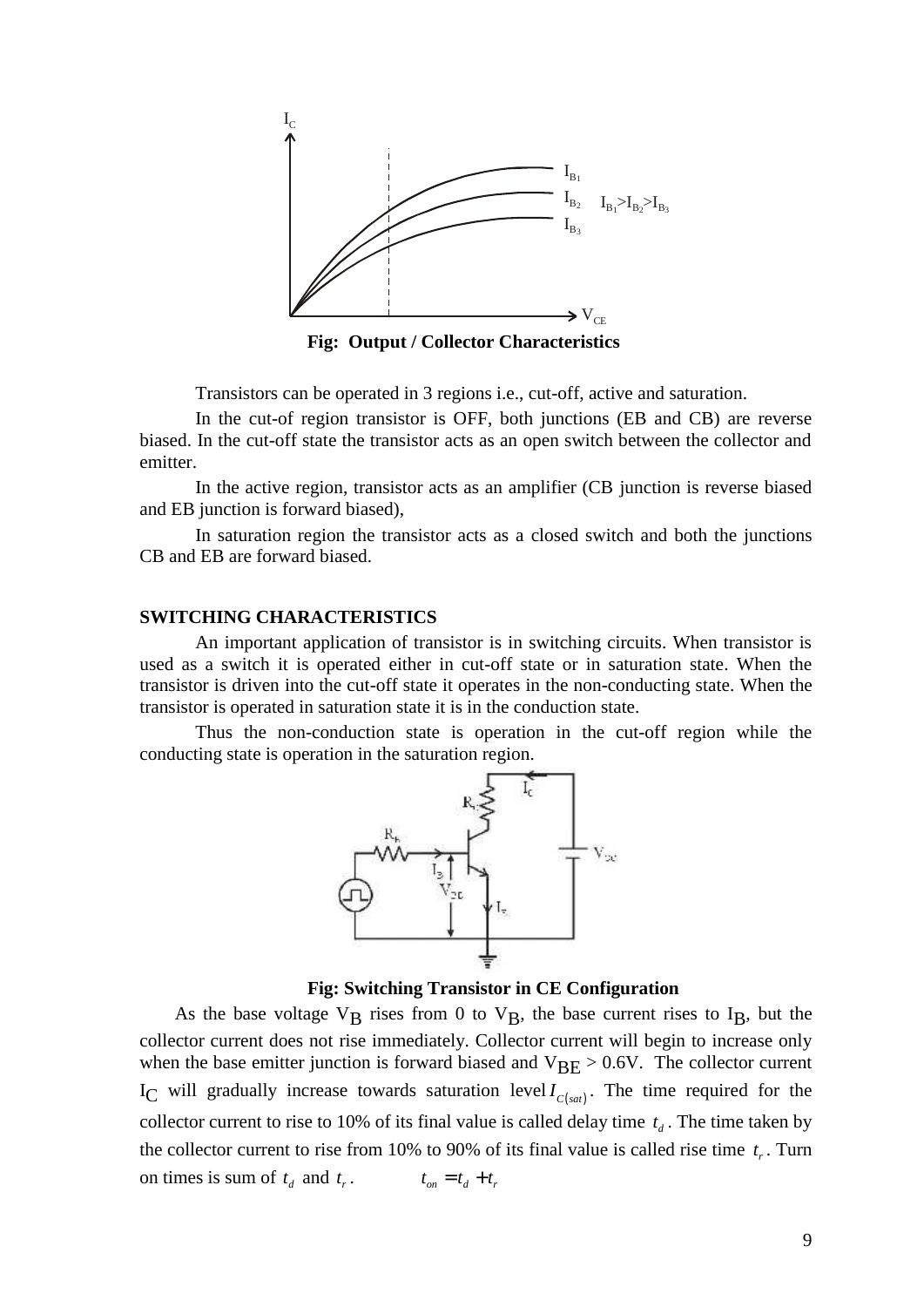The turn-on time depends on

- Transistor junction capacitances which prevent the transistors voltages from changing instantaneously.
- Time required for emitter current to diffuse across the base region into the collector region once the base emitter junction is forward biased. The turn on time  $t_{on}$  ranges from 10 to 300 ns. Base current is normally more than the minimum required to saturate the transistor. As a result excess minority carrier charge is stored in the base region.

When the input voltage is reversed from  $V_{B1}$  to  $-V_{B2}$  the base current also abruptly changes but the collector current remains constant for a short time interval  $t_s$  $t_{\rm s}$ called the storage time.

The reverse base current helps to discharge the minority charge carries in the base region and to remove the excess stored charge form the base region. Once the excess stored charge is removed the baser region the base current begins to fall towards zero. The fall-time  $t_f$  is the time taken for the collector current to fall from 90% to 10% of



**Fig: Switching Times of Bipolar Junction Transistor**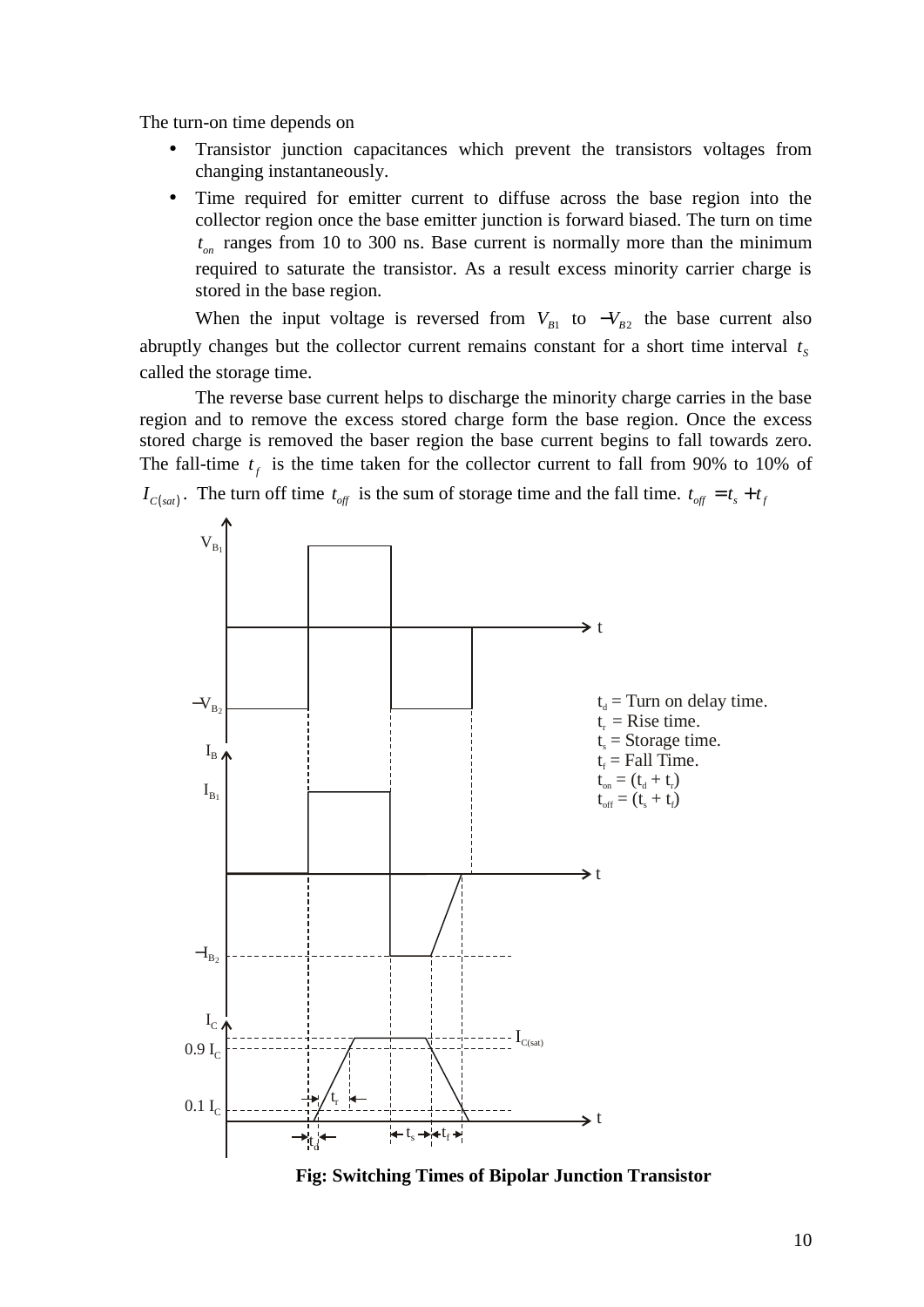#### **DIAC**

A diac is a two terminal five layer semi-conductor bi-directional switching device. It can conduct in both directions. The device consists of two p-n-p-n sections in anti parallel as shown in figure.  $T_1$  and  $T_2$  are the two terminals of the device.



Figure above shows the symbol of diac. Diac will conduct when the voltage



Figure 1.1 shows the circuit diagram with  $T_1$  positive with respect to  $T_2$ . When the voltage across the device is less than the break over voltage  $V_{B01}$  a very small amount of current called leakage current flows through the device. During this period the device is in non-conducting or blocking mode. But once the voltage across the diac exceeds the break over voltage  $V_{B01}$  the diac turns on and begins to conduct. Once it starts conducting the current through diac becomes large and the device current has to be limited by connecting an external load resistance  $R<sub>L</sub>$ , at the same time the voltage across the diac decreases in the conduction state. This explain the forward characteristics.

Figure 1.2 shows the circuit diagram with  $T_2$  positive with respect to  $T_1$ . The reverse characteristics obtained by varying the supply voltage are identical with the forward characteristic as the device construction is symmetrical in both the directions. In both the cases the diac exhibits negative resistance switching characteristic during conduction. i.e., current flowing through the device increases whereas the voltage across it decreases.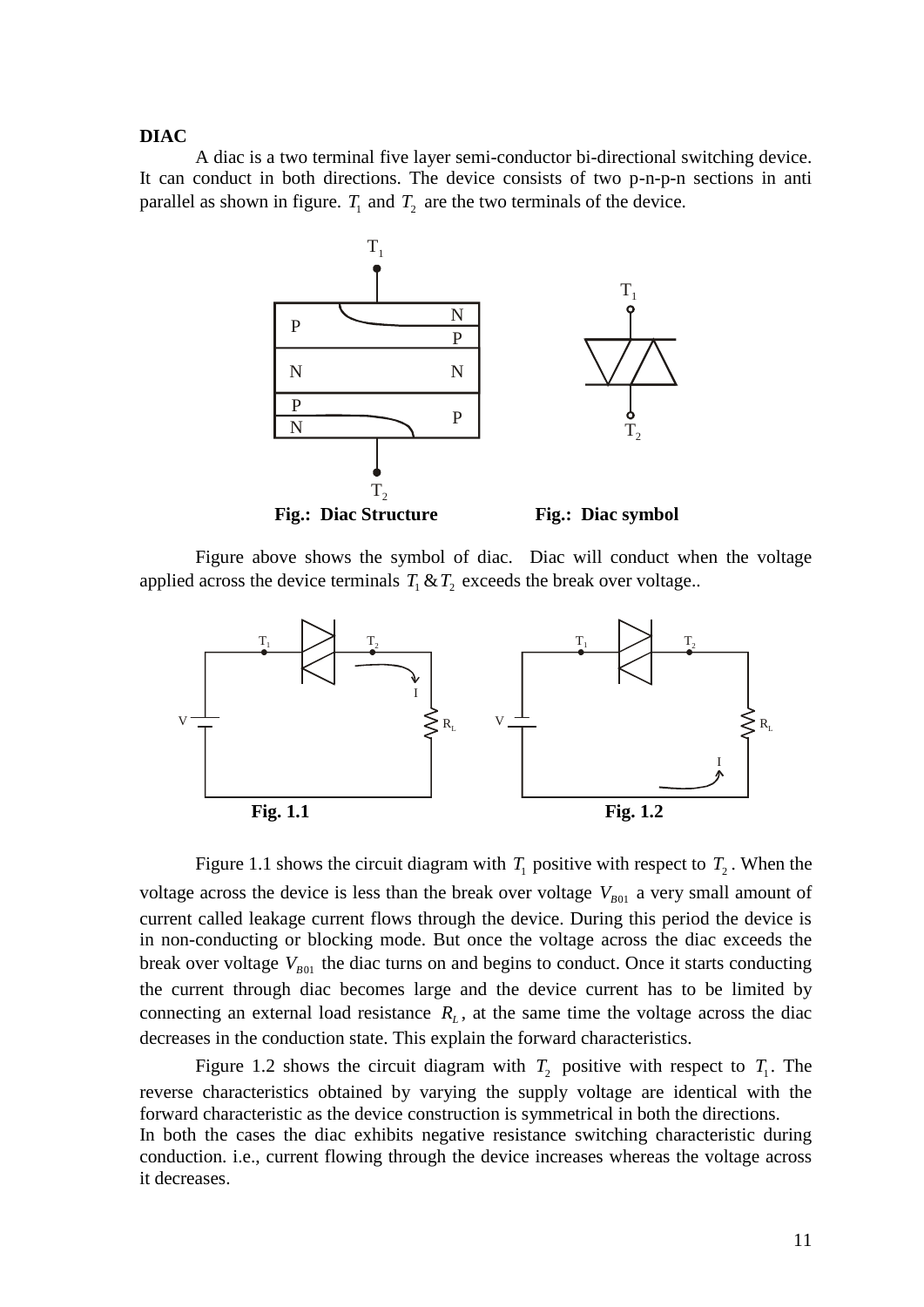Figure below shows forward and reverse characteristics of a diac. Diac is mainly used for triggering triacs.



**Fig.: Diac Characteristics**

#### **TRIAC**

A triac is a three terminal bi-directional switching thyristor device. It can conduct in both directions when it is triggered into the conduction state. The triac is equivalent to two SCRs connected in anti-parallel with a common gate. Figure below shows the triac structure. It consists of three terminals viz.,  $MT_2$ ,  $MT_1$  and gate G.



The gate terminal G is near the  $MT_1$  terminal. Figure above shows the triac symbol.  $MT_1$  is the reference terminal to obtain the characteristics of the triac. A triac can be operated in four different modes depending upon the polarity of the voltage on the terminal  $MT_2$  with respect to  $MT_1$  and based on the gate current polarity.

The characteristics of a triac is similar to that of an SCR, both in blocking and conducting states. A SCR can conduct in only one direction whereas triac can conduct in both directions.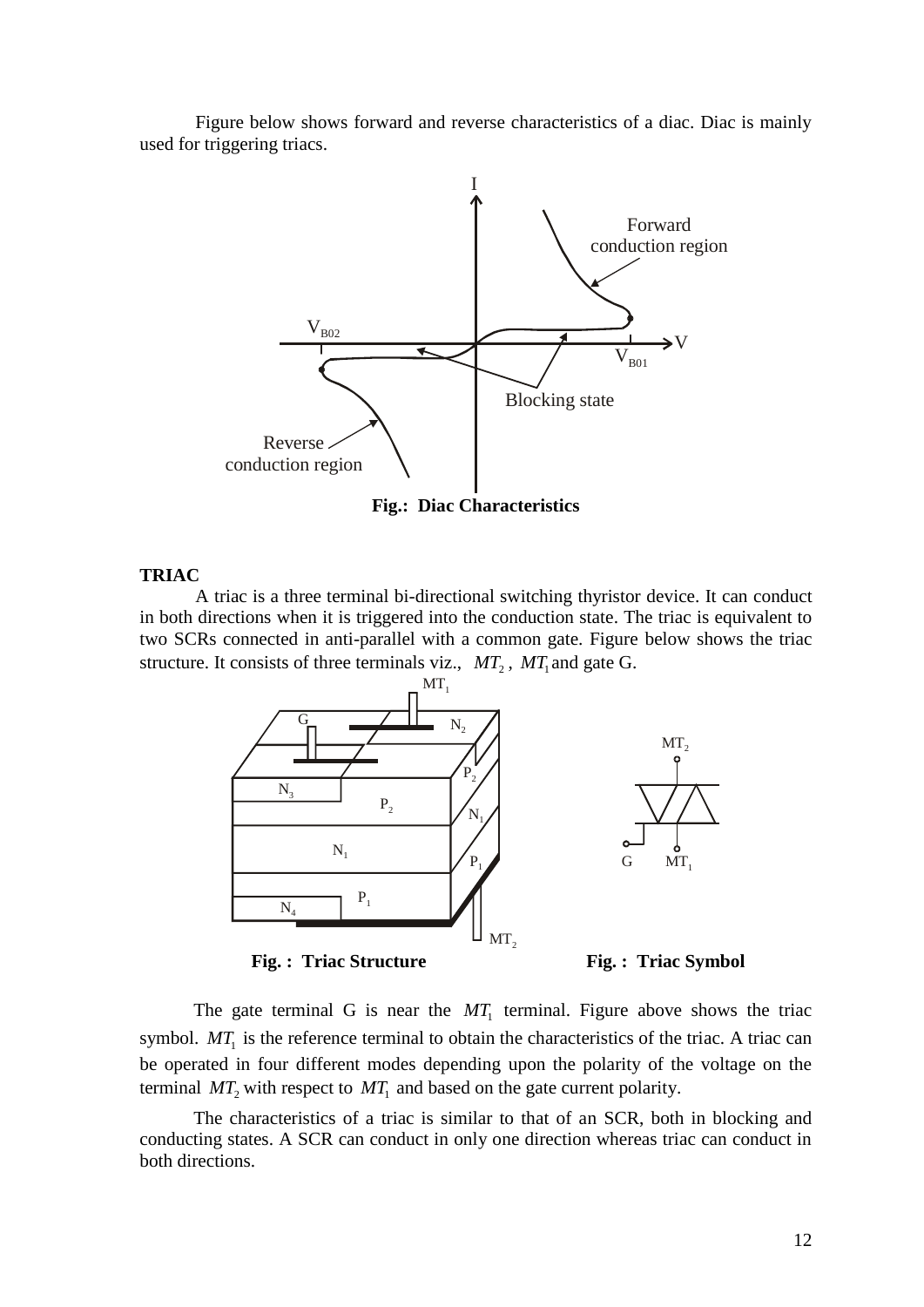#### **TRIGGERING MODES OF TRIAC**

#### **MODE**  $1: MT_2$  positive, Positive gate current  $(I^+ \text{mode of operation})$ **mode of operation)**

When  $MT_2$  and gate current are positive with respect to  $MT_1$ , the gate current flows through  $P_2-N_2$  junction as shown in figure below. The junction  $P_1-N_1$  and  $P_2-N_2$ are forward biased but junction  $N_1-P_2$  is reverse biased. When sufficient number of charge carriers are injected in  $P_2$  layer by the gate current the junction  $N_1$ - $P_2$  breakdown and triac starts conducting through  $P_1N_1P_2N_2$  layers. Once triac starts conducting the current increases and its V-I characteristics is similar to that of thyristor. Triac in this mode operates in the first-quadrant.



**MODE 2 : MT<sub>2</sub> positive, Negative gate current** ( $I<sup>-</sup>$  mode of operation)



When  $MT_2$  is positive and gate G is negative with respect to  $MT_1$  the gate current flows through P<sub>2</sub>-N<sub>3</sub> junction as shown in figure above. The junction P<sub>1</sub>-N<sub>1</sub> and P<sub>2</sub>-N<sub>3</sub> are forward biased but junction  $N_1$ - $P_2$  is reverse biased. Hence, the triac initially starts conducting through  $P_1N_1P_2N_3$  layers. As a result the potential of layer between  $P_2$ -N<sub>3</sub> rises towards the potential of  $MT_2$ . Thus, a potential gradient exists across the layer  $P_2$ with left hand region at a higher potential than the right hand region. This results in a current flow in  $P_2$  layer from left to right, forward biasing the  $P_2N_2$  junction. Now the right hand portion  $P_1-N_1 - P_2-N_2$  starts conducting. The device operates in first quadrant.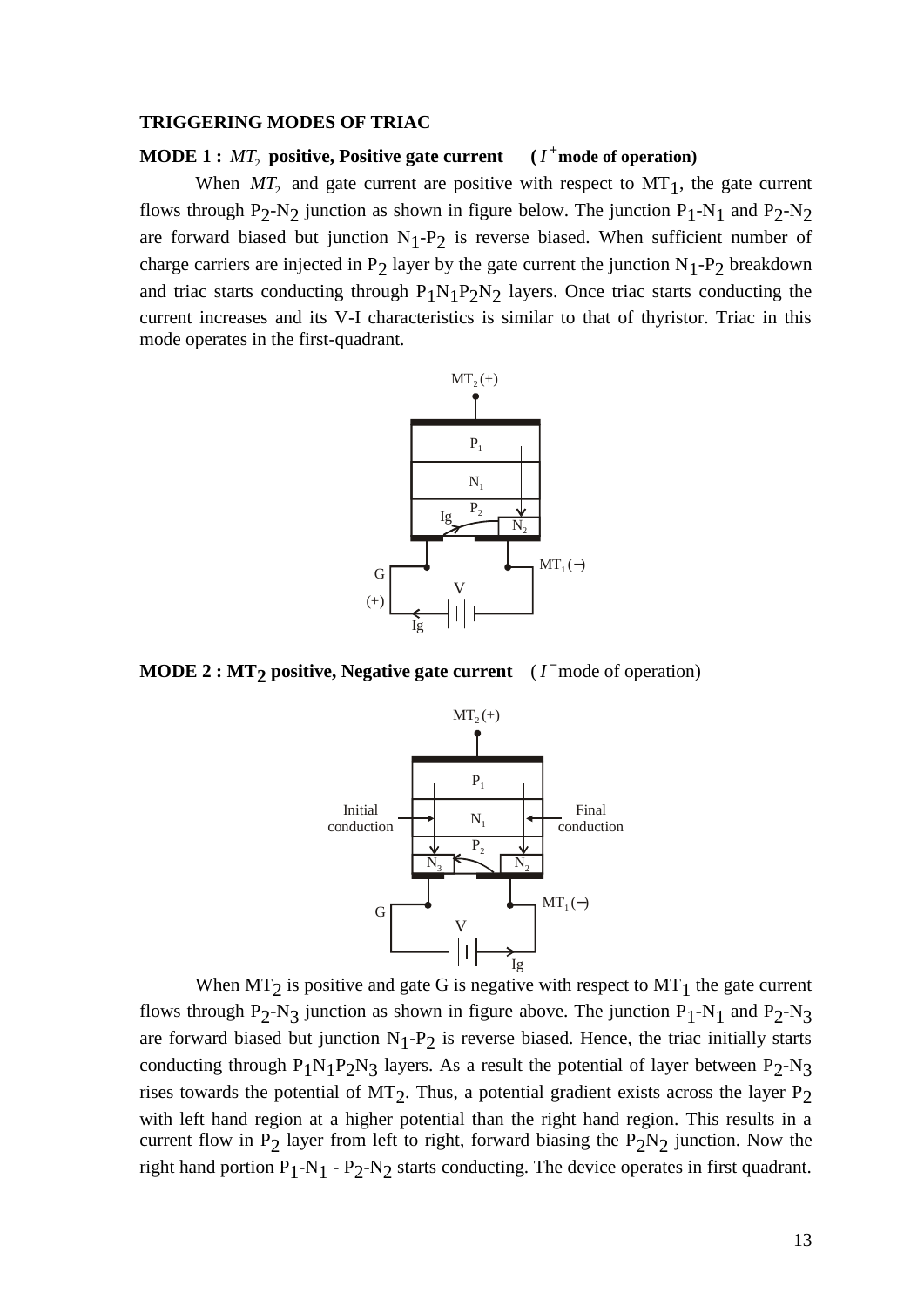When compared to Mode 1, triac with  $MT_2$  positive and negative gate current is less sensitive and therefore requires higher gate current for triggering.

# **MODE 3 : MT2 negative, Positive gate current (** *III* **mode of operation)**

When  $MT_2$  is negative and gate is positive with respect to  $MT_1$  junction  $P_2N_2$  is forward biased and junction  $P_1$ -N<sub>1</sub> is reverse biased. N<sub>2</sub> layer injects electrons into P<sub>2</sub> layer as shown by arrows in figure below. This causes an increase in current flow through junction  $P_2-N_1$ . Resulting in breakdown of reverse biased junction  $N_1-P_1$ . Now the device conducts through layers  $P_2N_1P_1N_4$  and the current starts increasing, which is limited by an external load.



The device operates in third quadrant in this mode. Triac in this mode is less sensitive and requires higher gate current for triggering.

**MODE 4 : MT<sub>2</sub> negative, Negative gate current** ( $III^-$  mode of operation)<br>MT<sub>2</sub>(-)



In this mode both  $MT_2$  and gate G are negative with respect to  $MT_1$ , the gate current flows through  $P_2N_3$  junction as shown in figure above. Layer  $N_3$  injects electrons as shown by arrows into  $P_2$  layer. This results in increase in current flow across  $P_1N_1$ and the device will turn ON due to increased current in layer  $N_1$ . The current flows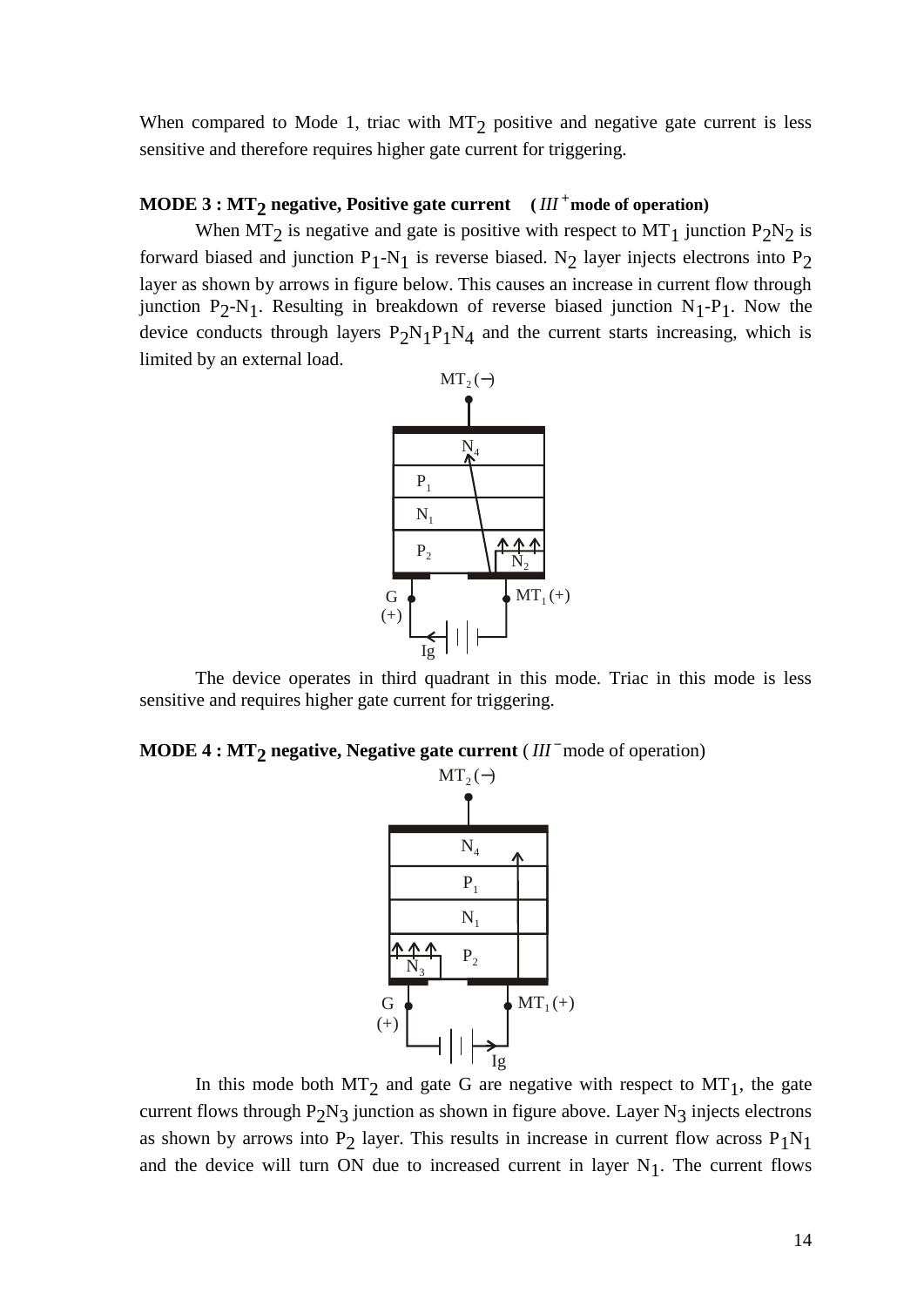through layers  $P_2N_1P_1N_4$ . Triac is more sensitive in this mode compared to turn ON with positive gate current. (Mode 3).

Triac sensitivity is greatest in the first quadrant when turned ON with positive gate current and also in third quadrant when turned ON with negative gate current. when  $MT_2$  is positive with respect to  $MT_1$  it is recommended to turn on the triac by a positive gate current. When  $MT_2$  is negative with respect to  $MT_1$  it is recommended to turn on the triac by negative gate current. Therefore Mode 1 and Mode 4 are the preferred modes of operation of a triac ( $I^+$  mode and  $III^-$  mode of operation are normally used).

#### **TRIAC CHARACTERISTICS**

Figure below shows the circuit to obtain the characteristics of a triac. To obtain the characteristics in the third quadrant the supply to gate and between  $MT_2$  and  $MT_1$  are reversed.



Figure below shows the V-I Characteristics of a triac. Triac is a bidirectional switching device. Hence its characteristics are identical in the first and third quadrant. When gate current is increased the break over voltage decreases.



**Fig.: Triac Characteristic**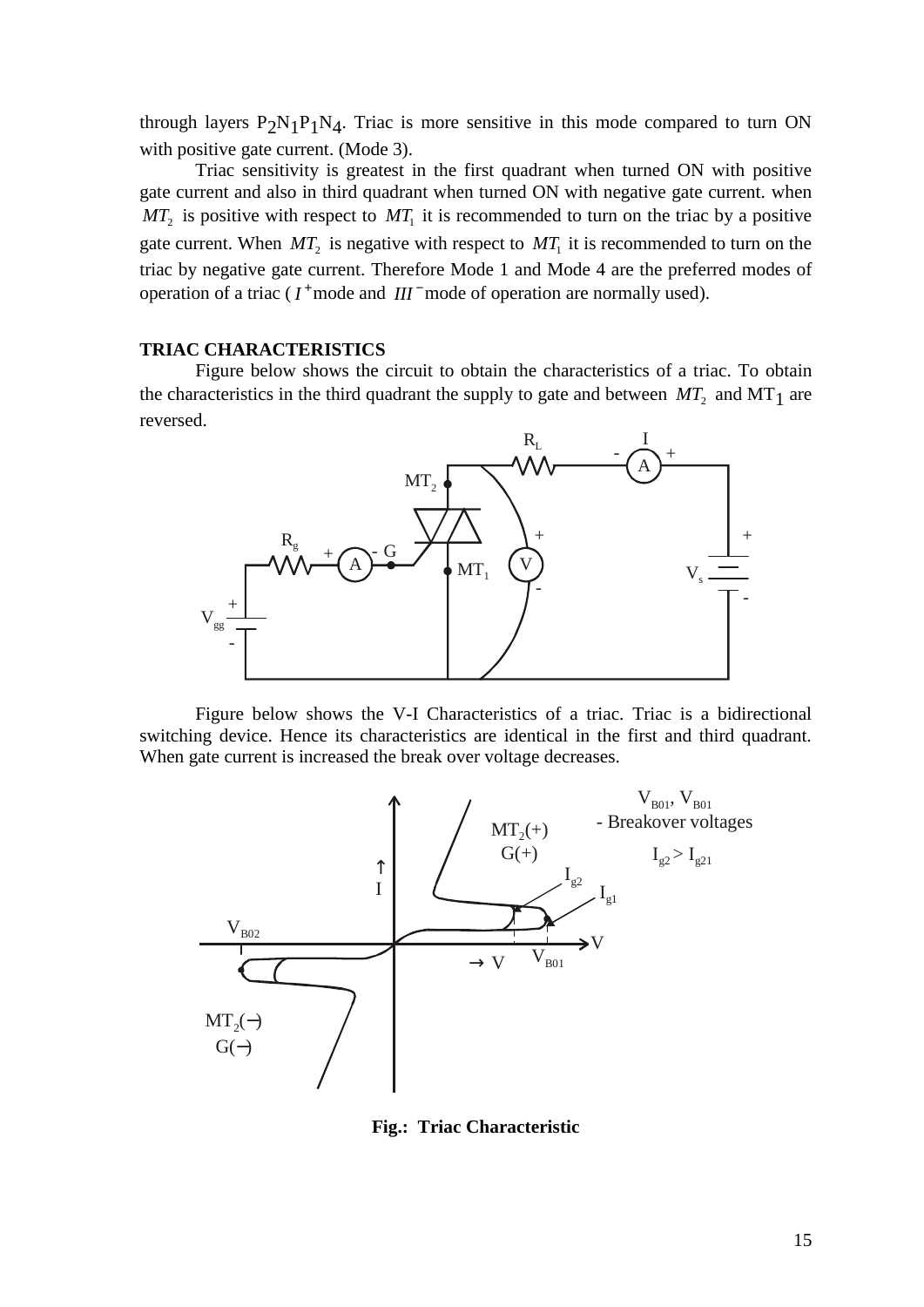Triac is widely used to control the speed of single phase induction motors. It is also used in domestic lamp dimmers and heat control circuits, and full wave AC voltage controllers.

#### **POWER MOSFET**

Power MOSFET is a metal oxide semiconductor field effect transistor. It is a voltage controlled device requiring a small input gate voltage. It has high input impedance. MOSFET is operated in two states viz., ON STATE and OFF STATE. Switching speed of MOSFET is very high. Switching time is of the order of nanoseconds.

MOSFETs are of two types

- Depletion MOSFETs
- Enhancement MOSFETs.

MOSFET is a three terminal device. The three terminals are gate (G), drain (D) and source  $(S)$ .

#### **DEPLETION MOSFET**

Depletion type MOSFET can be either a n-channel or p-channel depletion type MOSFET.

A depletion type n-channel MOSFET consists of a p-type silicon substrate with two highly doped  $n^+$  silicon for low resistance connections. A n-channel is diffused between drain and source. Figure below shows a n-channel depletion type MOSFET. Gate is isolated from the channel by a thin silicon dioxide layer.



**Fig. : n-channel depletion type MOSFET**

Gate to source voltage ( $V$ <sub>GS</sub>) can be either positive or negative. If  $V$ <sub>GS</sub> is negative, electrons present in the n-channel are repelled leaving positive ions. This creates a depletion.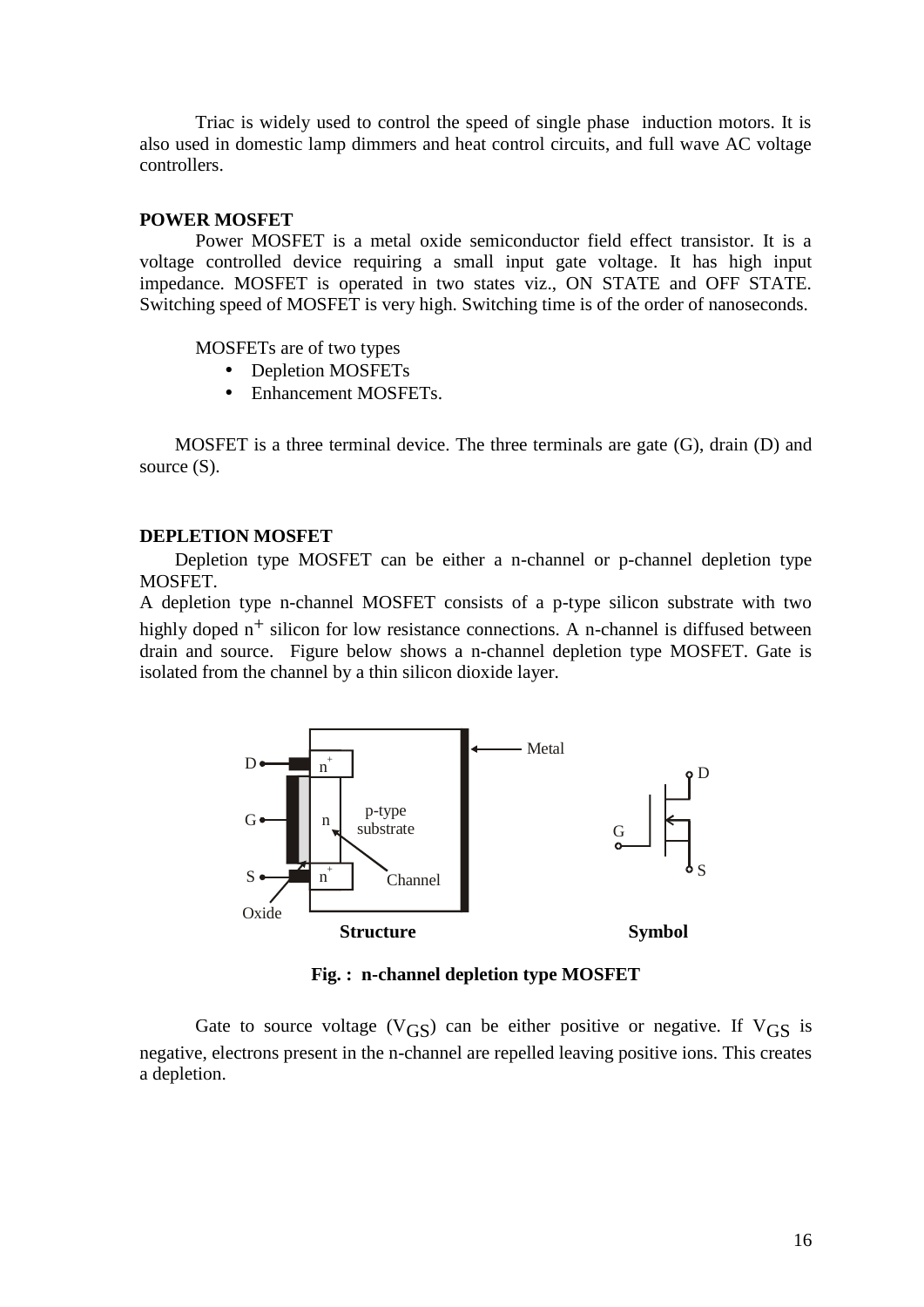

**Fig. : P-channel depletion type MOSFET**

Figure above shows a p-channel depletion type MOSFET. A P-channel depletion type MOSFET consists of a n-type substrate into which highly doped p-regions and a P channel are diffused. The two  $P^+$  regions act as drain and source P-channel operation is same except that the polarities of voltages are opposite to that of n-channel.

#### **ENHANCEMENT MOSFET**

Enhancement type MOSFET has no physical channel. Enhancement type MOSFET can be either a n-channel or p-channel enhancement type MOSFET.



**Fig. : n-channel enhancement type MOSFET**

Figure above shows a n-channel enhancement type MOSFET. The P-substrate extends upto the silicon dioxide layer. The two highly doped n regions act as drain and source.

When gate is positive  $(V_{GS})$  free electrons are attracted from P-substrate and they collect near the oxide layer. When gate to source voltage,  $V_{GS}$  becomes greater than or equal to a value called threshold voltage  $(V_T)$ . Sufficient numbers of electrons are accumulated to form a virtual n-channel and current flows from drain to source.

Figure below shows a p-channel enhancement type of MOSFET. The n-substrate extends upto the silicon dioxide layer. The two highly doped P regions act as drain and source. For p-channel the polarities of voltages are opposite to that of n-channel.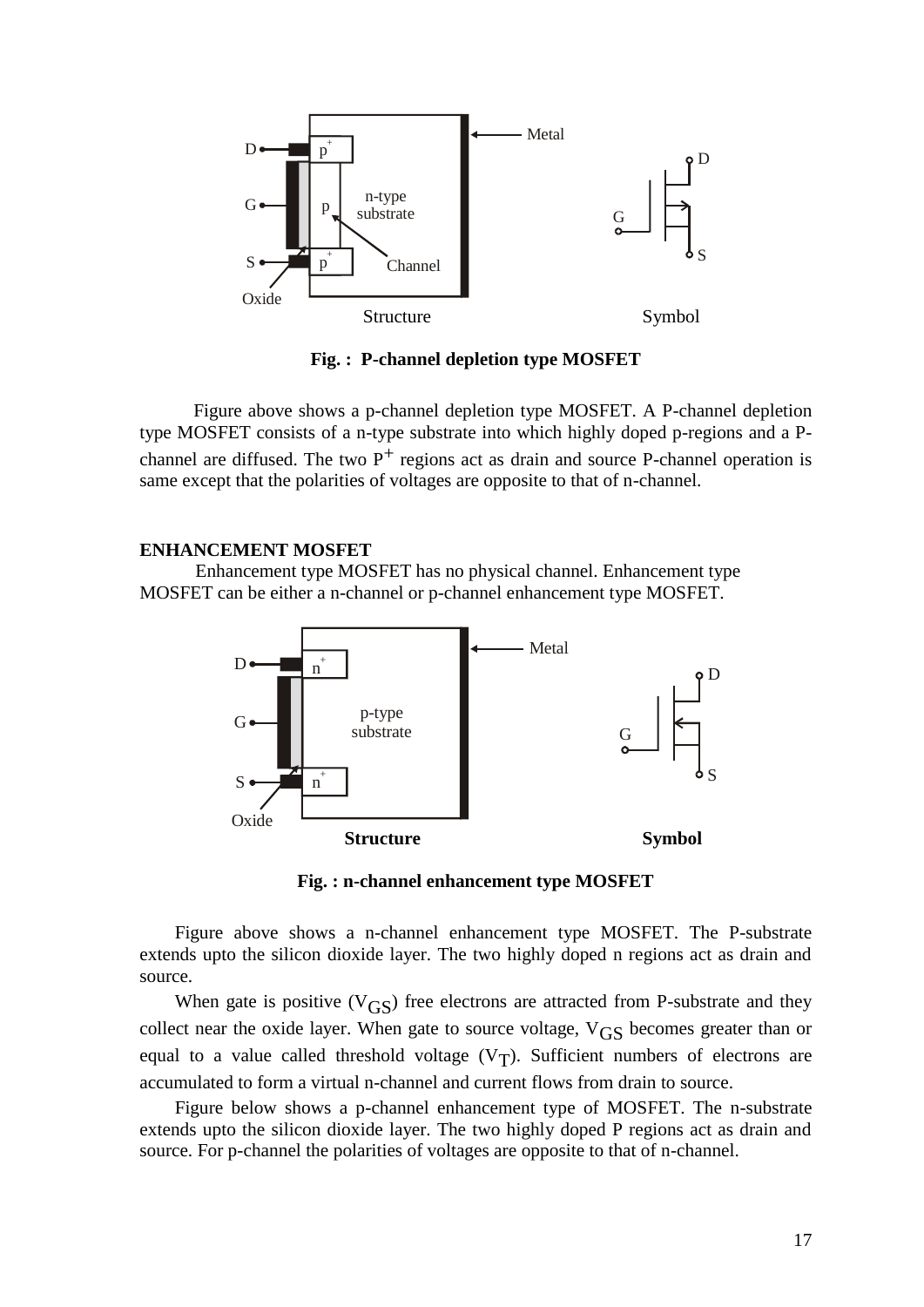

#### **CHARACTERISTICS OF MOSFET**

#### **Depletion MOSFET**

Figure below shows n-channel depletion type MOSFET with gate positive with respect to source.  $I_D$ ,  $V_{DS}$  and  $V_{GS}$  are drain current, drain source voltage and gate-source voltage. A plot of variation of  $I_D$  with  $V_{DS}$  for a given value of  $V_{GS}$  gives the Drain characteristics or Output characteristics.



**Fig: n-channel Depletion MOSFET**

#### **n-channel Depletion type MOSFET**

 $V_{GS}$  &  $V_{DS}$  are positive.  $I_D$  is positive for n channel MOSFET .  $V_{GS}$  is negative for depletion mode.  $V_{GS}$  is positive for enhancement mode.

Figure below shows the drain characteristic. MOSFET can be operated in three regions

- Cut-off region,
- Saturation region (pinch-off region) and
- Linear region.

In the linear region  $I_D$  varies linearly with  $V_{DS}$ . i.e., increases with increase in  $V_{DS}$ . Power MOSFETs are operated in the linear region for switching actions. In saturation region  $I_D$  almost remains constant for any increase in  $V_{DS}$ .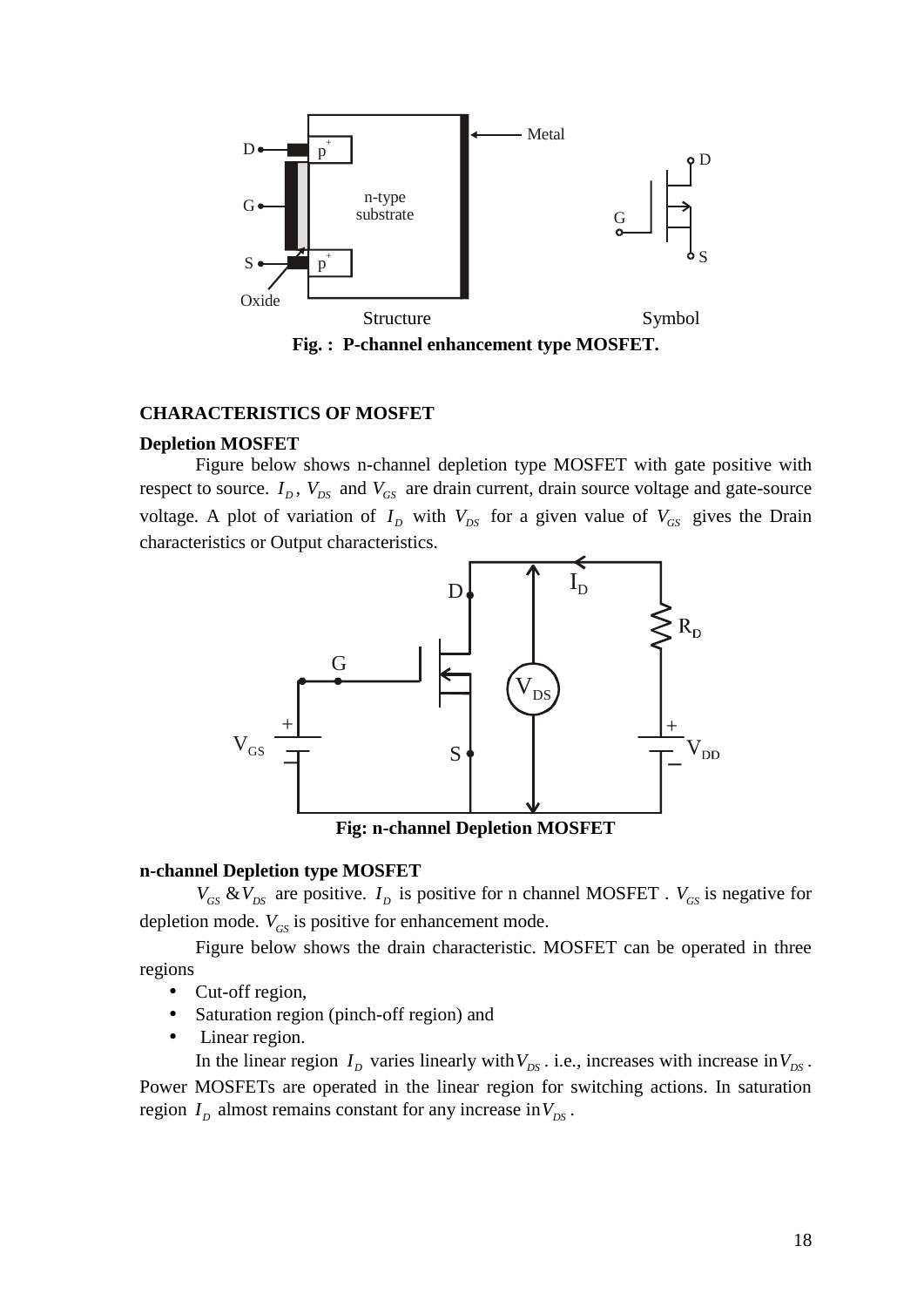

**Fig.: Drain Characteristic**

Figure below shows the transfer characteristic. Transfer characteristic gives the variation of  $I_D$  with  $V_{GS}$  for a given value of  $V_{DS}$ .  $I_{DSS}$  is the drain current with shorted gate. As curve extends on both sides  $V_{GS}$  can be negative as well as positive.



**Enhancement MOSFET**



**Fig: n-channel Enhancement MOSFET**

#### **Enhancement type MOSFET**

 $V_{GS}$  is positive for a n-channel enhancement MOSFET.  $V_{DS}$  &  $I_D$  are also positive for n channel enhancement MOSFET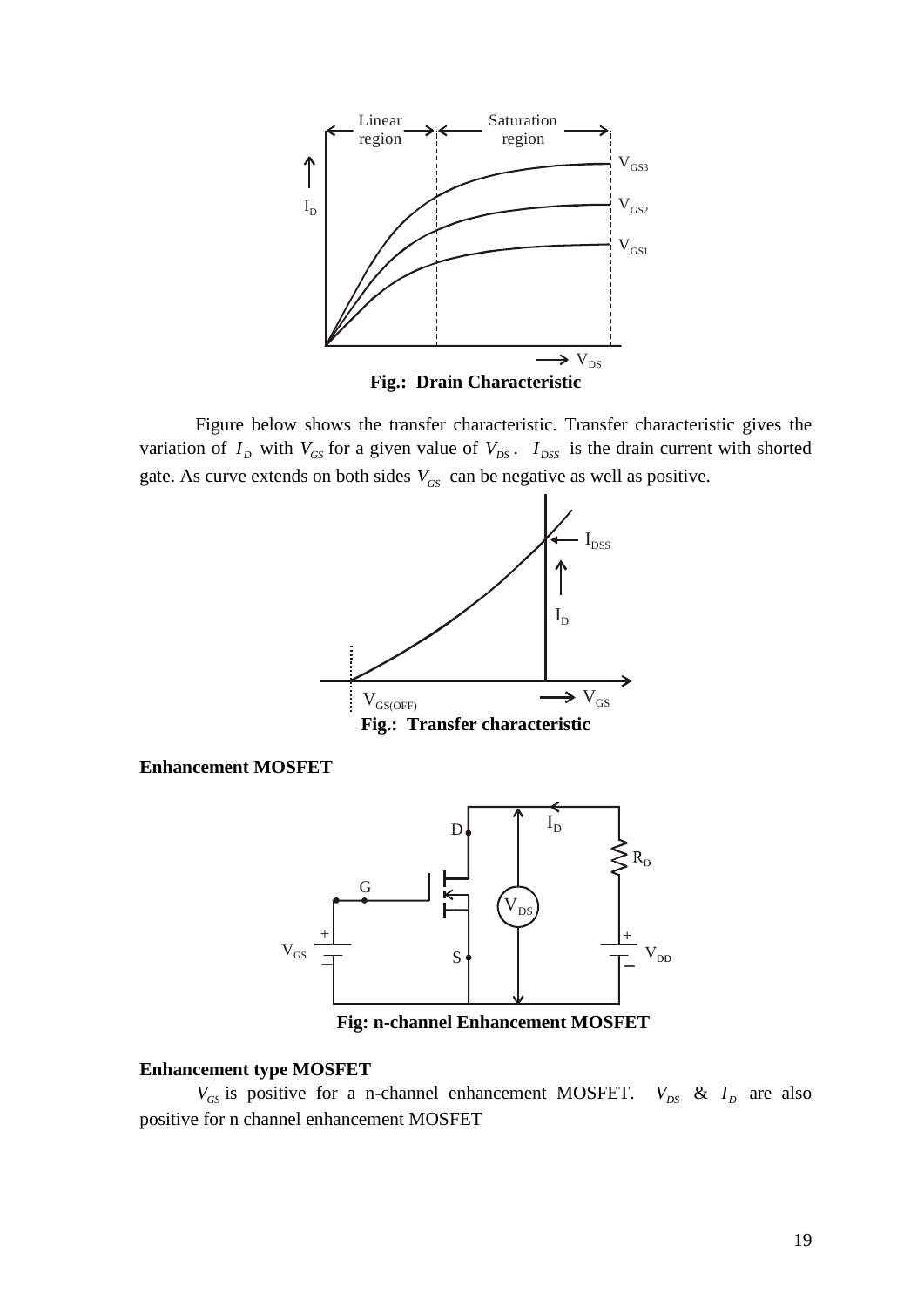Figure above shows circuit to obtain characteristic of n channel enhancement type MOSFET. Figure below shows the drain characteristic. Drain characteristic gives the variation of  $I_D$  with  $V_{DS}$  for a given value of  $V_{GS}$ .



Figure below shows the transfer characteristic which gives the variation of  $I<sub>D</sub>$ *I* with  $V_{GS}$  for a given value of  $V_{DS}$ .





#### **MOSFET PARAMETERS**

The parameters of MOSFET can be obtained from the graph as follows.

Mutual Transconductance  $g_m = \frac{2}{\lambda}$ Constant **Constant**  $\frac{dL}{dN} = \frac{\Delta T}{\Delta V} / V =$ Constant:  $GS / Y_{DS}$   $\sim$  Constant  $g_m = \frac{\Delta I_D}{\Delta V_{GS}} / V_{DS} =$ Constant ·

Output or Drain Resistance  $R_{ds} =$ **Constant**  $\frac{dS}{ds} = \frac{\Delta V_{DS}}{\Delta I} / V_{C}$  – Constant  $\cdot$  $D / GS$   $\sim$  Constant  $R_{ds} = \frac{\Delta V_{DS}}{V} / V_{V}$  $I_p / V_{GS}$  = Constant  $=\frac{\Delta V_{DS}}{\Delta I_D}\bigg/ V_{GS}$  = Constant  $\cdot$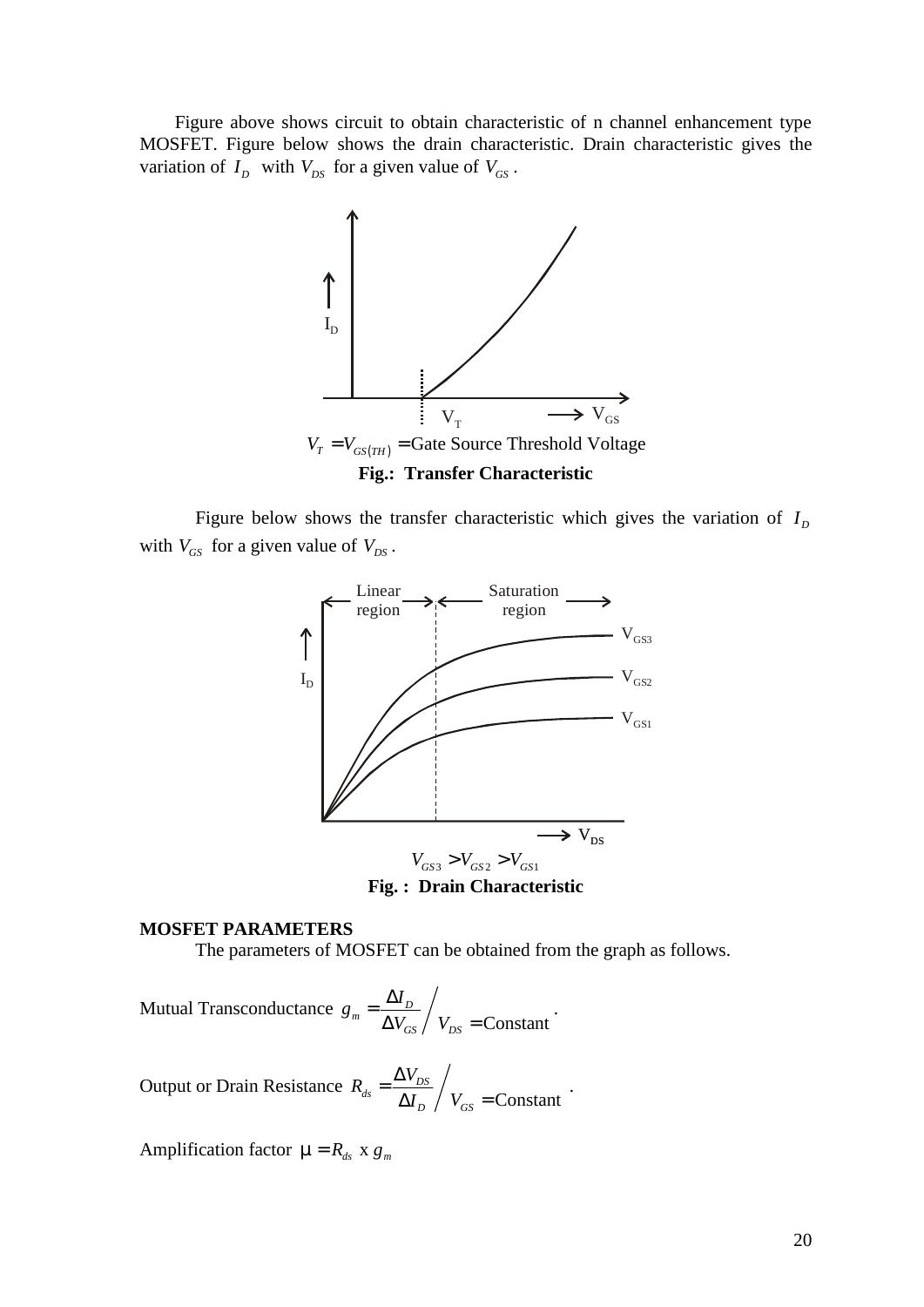Power MOSFETs are generally of enhancement type. Power MOSFETs are used in switched mode power supplies.

Power MOSFET's are used in high speed power converters and are available at a relatively low power rating in the range of 1000V, 50A at a frequency range of several Power MOSFETs are generally of enhancement type. Positive defined mode power supplies.<br>
Power MOSFET's are used in high speed power converted<br>
relatively low power rating in the range of 1000V, 50A at a f<br>
tens of KHz  $(f_{$ 

#### **SWITCHING CHARACTERISTICS OF MOSFET**

Power MOSFETs are often used as switching devices. The switching characteristic of a power MOSFET depends on the capacitances between gate to source  $C_{GS}$ , gate to drain  $C_{GD}$  and drain to source  $C_{GS}$ . It also depends on the impedance Power MOSFETs are generally of enhancement type. Power MOSFETs are used in<br>switched mode power supplies.<br>Power MOSFET's are used in high speed power converters and are available at a<br>relatively low power rating in the ran required for the input capacitance  $C_{GS}$  to charge to threshold voltage level  $V_T$ . During the rise time  $t_r$ ,  $C_{GS}$  charges to full gate voltage  $V_{GSP}$  and the device operate in the linear region (ON state). During rise time  $t_r$  drain current  $I_p$  rises from zero to full on state current  $I_D$ . iver MOSFETs are generally of enhancement type. Power MOSFETs are used in orde power supplies.<br>
Yower MOSFET's are used in high speed power converters and are available<br>
Jou power rating in the range of 1000V, 50A at a fr **EXECUTE CONTRET CONTENT CONTENT CONTENT CONTENT CONTENT POWER THANG CHARACTERISTICS OF MOSFET**<br>
Power MOSFET are often used as switching devices. The switching<br>
eristic of a power MOSFET depends on the capacitances betwe

delay time required for input capacitance  $C_{GS}$  to discharge from  $V_1$  to  $V_{GSP}$ . Fall time  $t_f$ is the time required for input capacitance to discharge from  $V_{GSP}$  to threshold voltage  $V_T$ . During fall time  $t_f$  drain current falls from  $I_p$  to zero. Figure below shows the switching waveforms of power MOSFET.

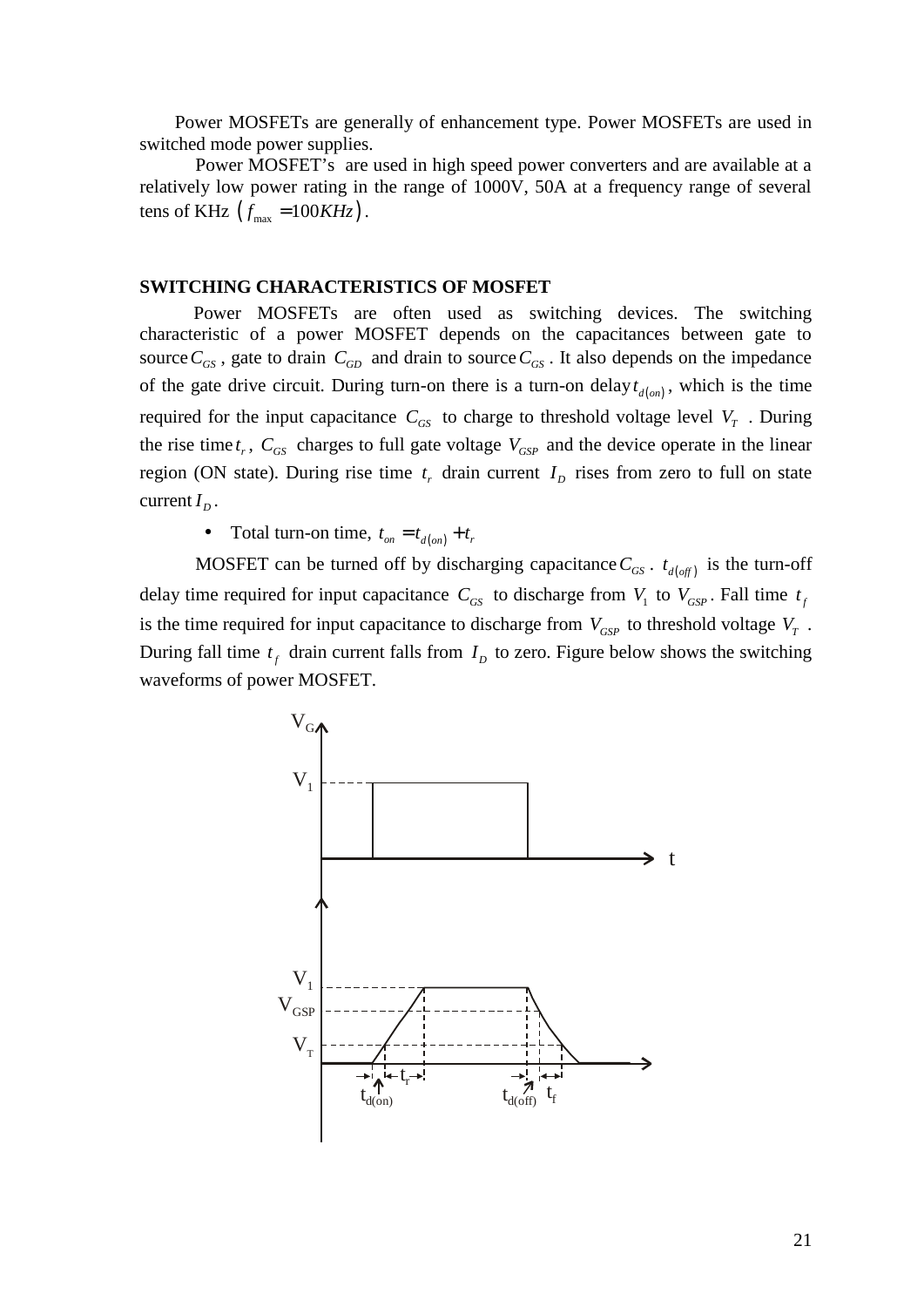#### **INSULATED GATE BIPOLAR TRANSISTOR (IGBT)**

IGBT is a voltage controlled device. It has high input impedance like a MOSFET and low on-state conduction losses like a BJT.

Figure below shows the basic silicon cross-section of an IGBT. Its construction is same as power MOSFET except that  $n^+$  layer at the drain in a power MOSFET is replaced by  $P^+$  substrate called collector.



**Fig.: Insulated Gate Bipolar Transistor**

IGBT has three terminals gate (G), collector (C) and emitter (E). With collector and gate voltage positive with respect to emitter the device is in forward blocking mode. When gate to emitter voltage becomes greater than the threshold voltage of IGBT, a n channel is formed in the P-region. Now device is in forward conducting state. In this state  $p^+$  substrate injects holes into the epitaxial  $n^-$  layer. Increase in collector to emitter voltage will result in increase of injected hole concentration and finally a forward current is established.

#### **CHARACTERISTIC OF IGBT**

Figure below shows circuit diagram to obtain the characteristic of an IGBT. An output characteristic is a plot of collector current  $I_c$  versus collector to emitter voltage  $V_{CE}$  for given values of gate to emitter voltage $V_{GE}$ .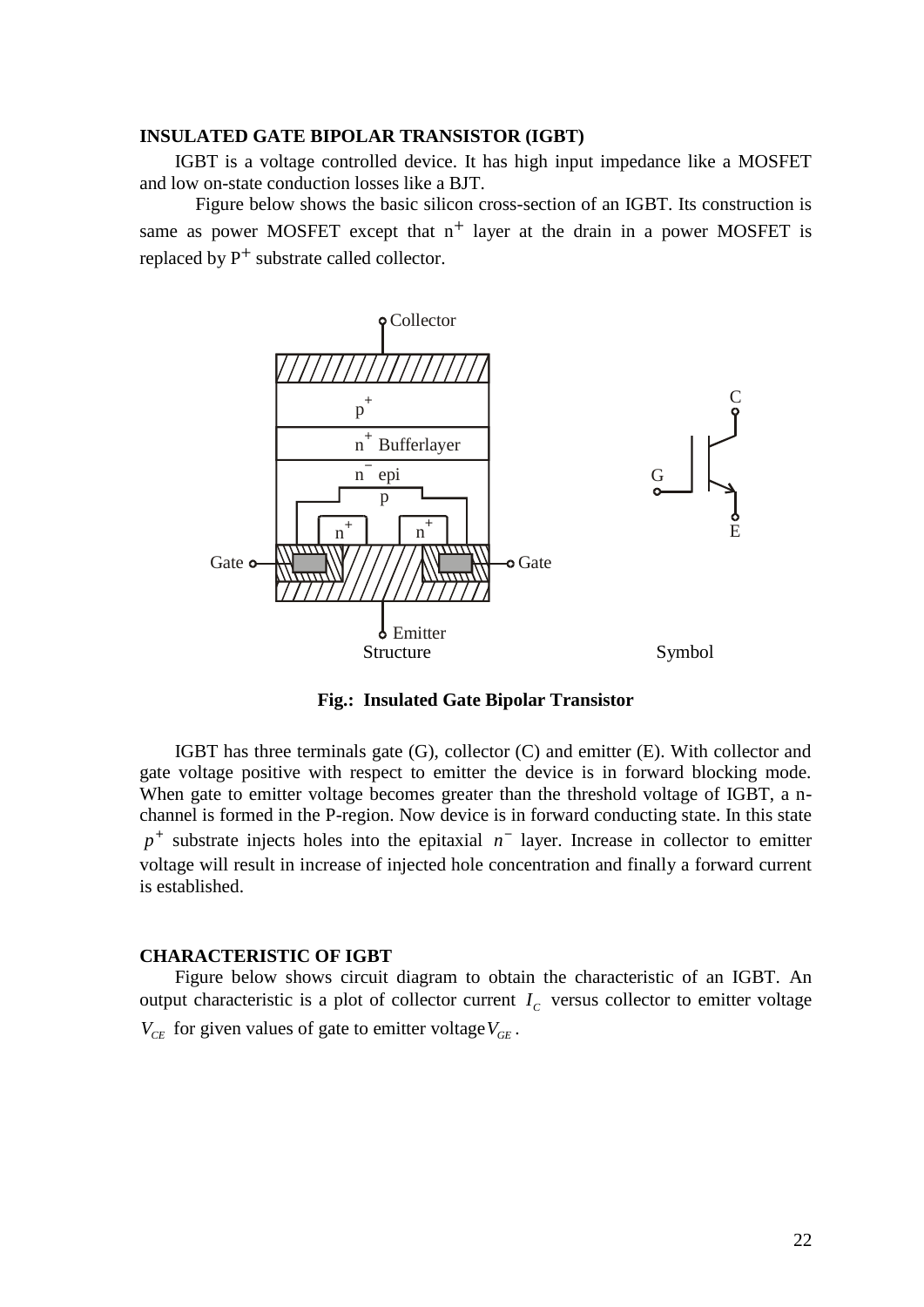

**Fig.: Circuit Diagram to Obtain Characteristics**



**Fig. : Output Characteristics**

A plot of collector current  $I_c$  versus gate-emitter voltage  $V_{GE}$  for a given value of *V<sub>CE</sub>* gives the transfer characteristic. Figure below shows the transfer characteristic.

#### **Note**

Controlling parameter is the gate-emitter voltage  $V_{GE}$  in IGBT. If  $V_{GE}$  is less than the threshold voltage  $V_T$  then IGBT is in OFF state. If  $V_{GE}$  is greater than the threshold voltage  $V_T$  then the IGBT is in ON state.

IGBTs are used in medium power applications such as ac and dc motor drives, power supplies and solid state relays.



**Fig. : Transfer Characteristic**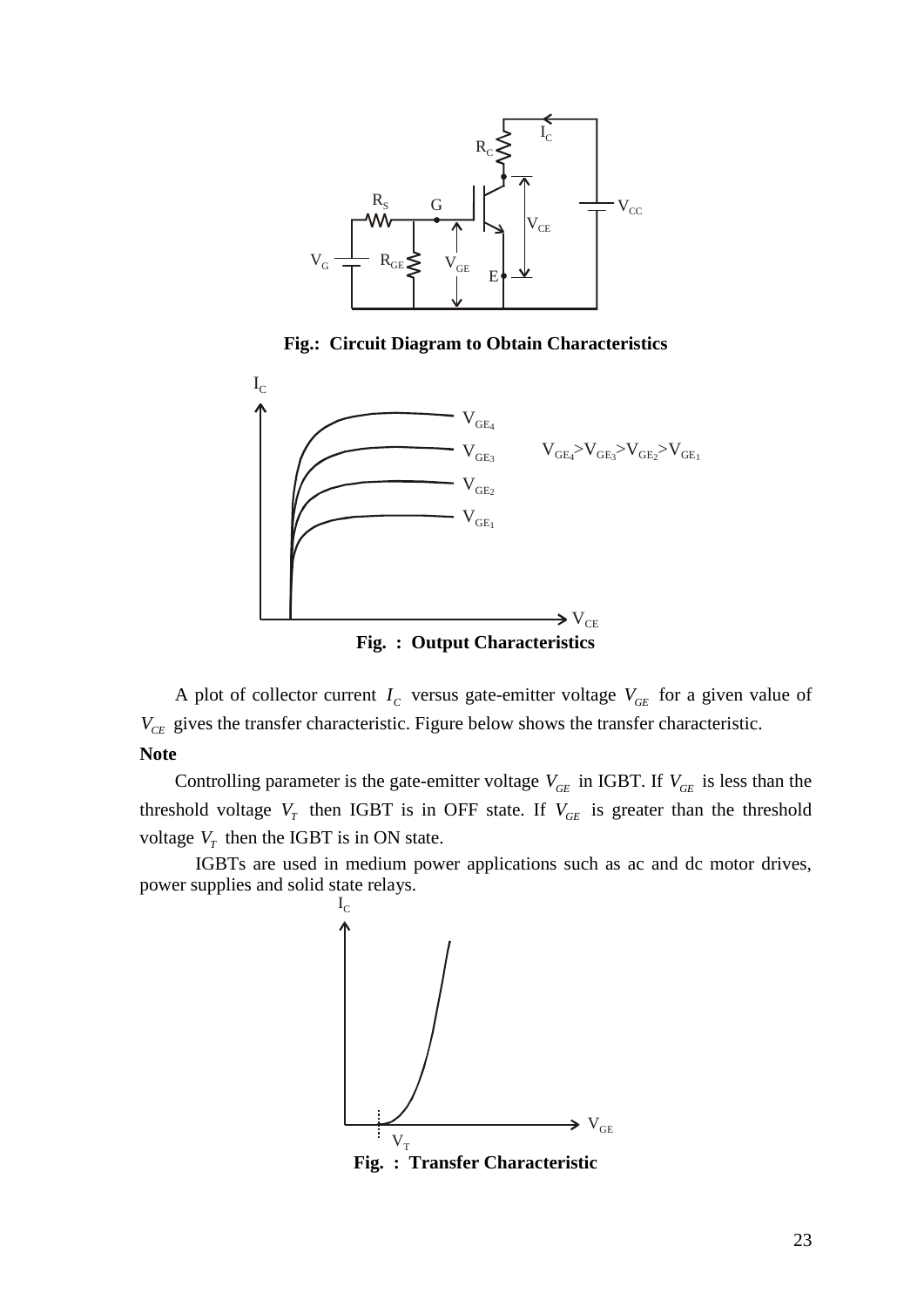#### **SWITCHING CHARACTERISTIC OF IGBT**

Figure below shows the switching characteristic of an IGBT. Turn-on time



**Fig. : Switching Characteristics**

The turn on delay time is the time required by the leakage current  $I_{CE}$  to rise to  $0.1 I_c$ , where  $I_c$  is the final value of collector current. Rise time is the time required for collector current to rise from 0.1  $I_c$  to its final value  $I_c$ . After turn-on collector-emitter voltage  $V_{CE}$  will be very small during the steady state conduction of the device.

the time during which collector current falls from  $I_c$  to 0.9  $I_c$  and  $V_{GE}$  falls to threshold voltage  $V_{GET}$ . During the fall time  $t_f$  the collector current falls from 0.90  $I_c$  to 0.1  $I_c$ . During the turn-off time interval collector-emitter voltage rises to its final value  $V_{CE}$ .

IGBT's are voltage controlled power transistor. They are faster than BJT's, but still not quite as fast as MOSFET's. the IGBT's offer for superior drive and output characteristics when compared to BJT's. IGBT's are suitable for high voltage, high current and frequencies upto 20KHz. IGBT's are available upto 1400V, 600A and 1200V, 1000A.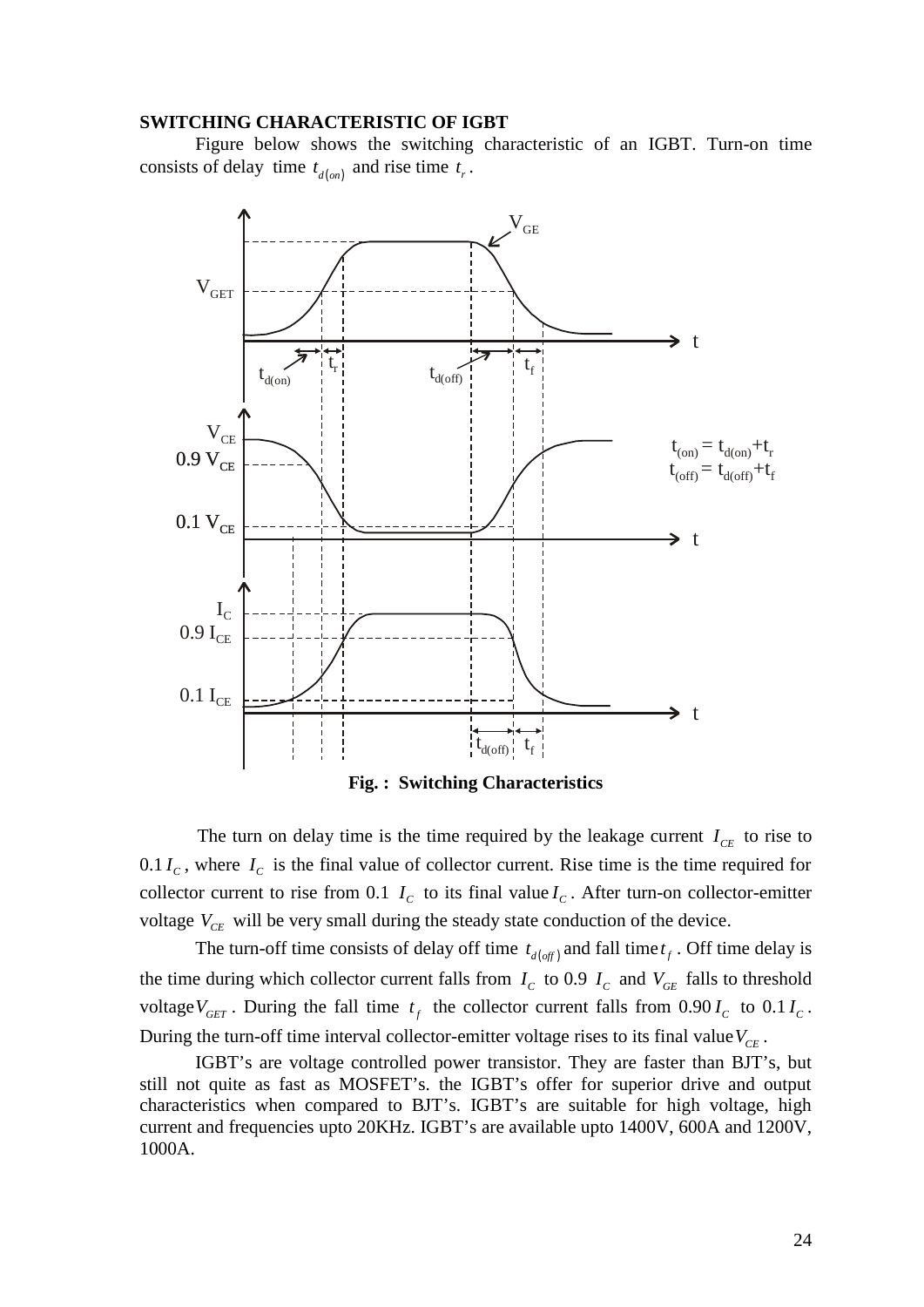#### **IGBT APPLICATIONS**

Medium power applications like DC and AC motor drives, medium power supplies, solid state relays and contractors, general purpose inverters, UPS, welder equipments, servo controls, robotics, cutting tools, induction heating

### **TYPICAL RATINGS OF IGBT**

Voltage rating  $= 1400V$ . Current rating  $= 600A$ . Maximum operating frequency  $=$  $^{-3}\Omega$ .

#### **POWER MOSFET RATINGS**

**IGBT APPLICATIONS**<br> **Medium power applications like DC and AC motor drives, medium power supplies, solid state relays and contractors, general purpose inverters, UPS, welder equipments, servo controls, robotics, cutting** Voltage rating  $= 500V$ . Current rating  $= 50A$ . Maximum operating frequency  $=$ **16BT APPLICATIONS**<br>
Medium power applications like DC and AC motor drives, medium power<br>
supplies, solid state relays and contractors, general purpose inverters, UPS, welder<br>
equipments, servo controls, robotics, cutting to  $0.6m\Omega$ .

#### **A MOSFET/ IGBT SWITCH**



MOSFET / IGBT can be used as a switch in the circuit shown above. If a n channel enhancement MOSFET is used then the input pulse is  $V_{GS}$  which is the pulse applied between gate and source, which is a positive going voltage pulse.

#### **IGBT's**

Minority carrier devices, superior conduction characteristics, ease of drive, wide SOA, peak current capability and ruggedness. Generally the switching speed of an IGBT is inferior to that of a power MOSFET.

#### **POWER MOSFET'S** (MAJORITY CARRIER DEVICES)

Higher switching speed, peak current capability, ease of drive, wide SOA, avalanche and  $\frac{d_v}{d_t}$  capability have made power MOS capability have made power MOSFET is the ideal choice in new power electronic circuit designs.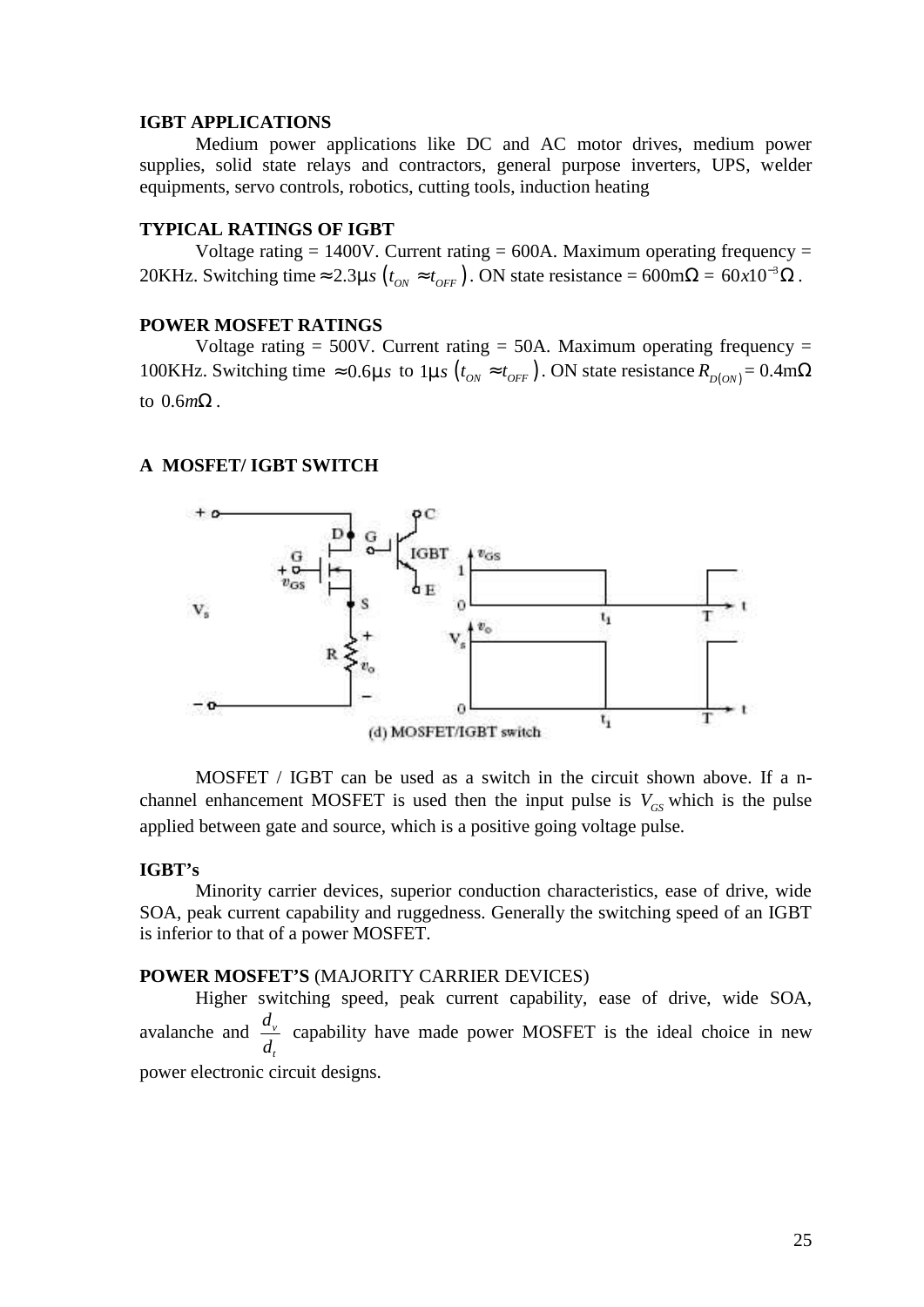#### **IGBT (INSULATED GATE BIPOLAR TRANSISTORS) FEATURES**

- IGBT has high input impedance like MOSFET's.
- Low ON state conduction power losses like BJT's.
- There is no secondary breakdown problem like BJT's.
- By chip design and structure design, the equivalent drain to source resistance  $R_{DS}$  is controlled to behave like that of BJT.

#### **DATA SHEET DETAILS OF THE IGBT MODULE CM400HA-24H**

High power switching device by Mitsubishi Semiconductors Company  $I_c = 400A$ ,  $V_{CFS} = 1200V$ . **IGBT (INSULATED GATE BIPOLAR TRANSISTORS) FEATURI**<br>
IGBT combines the advantages of BJT's and MOSFET's. Feature <br>
• IGBT has high input impedance like MOSFET's.<br>
• Low ON state conduction power losses like BJT's.<br>
• Ther

#### **MAXIMUM RATINGS**

|                                                                                          | IGBT combines the advantages of BJT's and MOSFET's. Features of IGBT are                                                                                                                    |                                  |  |  |  |  |
|------------------------------------------------------------------------------------------|---------------------------------------------------------------------------------------------------------------------------------------------------------------------------------------------|----------------------------------|--|--|--|--|
|                                                                                          | IGBT has high input impedance like MOSFET's.<br>Low ON state conduction power losses like BJT's.<br>$\bullet$                                                                               |                                  |  |  |  |  |
|                                                                                          | There is no secondary breakdown problem like BJT's.<br>By chip design and structure design, the equivalent drain to source<br>resistance $R_{DS}$ is controlled to behave like that of BJT. |                                  |  |  |  |  |
|                                                                                          |                                                                                                                                                                                             |                                  |  |  |  |  |
|                                                                                          |                                                                                                                                                                                             |                                  |  |  |  |  |
|                                                                                          | DATA SHEET DETAILS OF THE IGBT MODULE CM400HA-24H                                                                                                                                           |                                  |  |  |  |  |
|                                                                                          | High power switching device by Mitsubishi Semiconductors Company<br>$I_c = 400A$ , $V_{CES} = 1200V$ .                                                                                      |                                  |  |  |  |  |
|                                                                                          | <b>APPLICATIONS</b><br>OF IGBT CM400HA-24H<br>AC and DC motor controls, general purpose inverters, UPS, welders, servo                                                                      |                                  |  |  |  |  |
|                                                                                          | controls, numeric control, robotics, cutting tools, induction heating.                                                                                                                      |                                  |  |  |  |  |
|                                                                                          | <b>MAXIMUM RATINGS</b>                                                                                                                                                                      |                                  |  |  |  |  |
| $V_{CES}$                                                                                | Collector-Emitter (G-E short) voltage                                                                                                                                                       | 1200V                            |  |  |  |  |
| $V_{GES}$                                                                                | Gate-Emitter (C-E short) voltage                                                                                                                                                            | $\pm 20V$ .                      |  |  |  |  |
| $I_c$                                                                                    | Collector Current (steady / average current) 400A, at $T_c = 25^\circ C$ .                                                                                                                  |                                  |  |  |  |  |
| $I_{CM}$                                                                                 | <b>Pulsed Collector Current</b>                                                                                                                                                             | 800A                             |  |  |  |  |
| $I_{E}$                                                                                  | <b>Emitter Current</b>                                                                                                                                                                      | 400A, at $T_c = 25^{\circ}C$ .   |  |  |  |  |
| $I_{EM}$                                                                                 | Maximum Pulsed Emitter Current                                                                                                                                                              | 800A                             |  |  |  |  |
| $P_{C(\text{max})}$                                                                      | Maximum Collector Power Dissipation                                                                                                                                                         | 2800W, at $T_c = 25^{\circ}C$ .  |  |  |  |  |
| $T_{\text{storage}}$                                                                     | <b>Maximum Storage Temperature</b>                                                                                                                                                          | $-40^{\circ}c$ to $125^{\circ}c$ |  |  |  |  |
| $T_{I}$                                                                                  | <b>Junction Temperature</b>                                                                                                                                                                 | $-40^{\circ}c$ to $150^{\circ}c$ |  |  |  |  |
|                                                                                          | Weight Typical Value                                                                                                                                                                        | 400gm (0.4Kg)                    |  |  |  |  |
|                                                                                          | <b>Electrical Characteristics</b>                                                                                                                                                           | $T_{I} = 25^{0} c$               |  |  |  |  |
| $V_{GE_{(TH)}} = V_{TH} = Gate - Emitter$ Threshold Voltage. $V_{GE_{(TH)}} = 6V(Typ)$ . |                                                                                                                                                                                             |                                  |  |  |  |  |
|                                                                                          | $V_{GE_{(TH)}} = 4.5V \text{ (min)}$ to 7.5V maximum at $I_c = 40mA$ and $V_{CE} = 10V$ .                                                                                                   |                                  |  |  |  |  |
| $I_{CES}$                                                                                | Collector cut-off current = 2mA (maximum) at $V_{CE} = V_{CES}$ , $V_{GE} = 0$                                                                                                              |                                  |  |  |  |  |
| $I_{GES}$                                                                                | Gate leakage current = $0.5 \sim A$ (maximum) at $V_{GE} = V_{GES}$ , $V_{CE} = 0$                                                                                                          |                                  |  |  |  |  |
|                                                                                          | $V_{CE(sat)}$ Collector-Emitter saturation voltage $(T_I = 25^\circ C, I_C = 400A, V_{GE} = 15V)$                                                                                           |                                  |  |  |  |  |
|                                                                                          | $V_{CE(sat)}$ : 2.5V (typical), 3.5V (maximum)                                                                                                                                              |                                  |  |  |  |  |
| $t_{d_{(ON)}}$                                                                           | Turn ON delay time 300nsec (maximum) at $V_{cc} = 600V$ , $I_c = 400A$ .                                                                                                                    |                                  |  |  |  |  |
| $t_{r}$                                                                                  | Turn ON rise time 500nsec (maximum), at $V_{GE1} = V_{GE2} = 15V$ .                                                                                                                         |                                  |  |  |  |  |
|                                                                                          | $t_{ON} = 800ns \, \text{(max)} = (t_d + t_r)$                                                                                                                                              |                                  |  |  |  |  |
|                                                                                          | $t_{d(OFF)}$ Turn off delay time = 350nsec.                                                                                                                                                 |                                  |  |  |  |  |
| $t_f$                                                                                    | Turn off fall time $=$ 350nsec.                                                                                                                                                             |                                  |  |  |  |  |
|                                                                                          |                                                                                                                                                                                             |                                  |  |  |  |  |
|                                                                                          |                                                                                                                                                                                             |                                  |  |  |  |  |
|                                                                                          |                                                                                                                                                                                             | 26                               |  |  |  |  |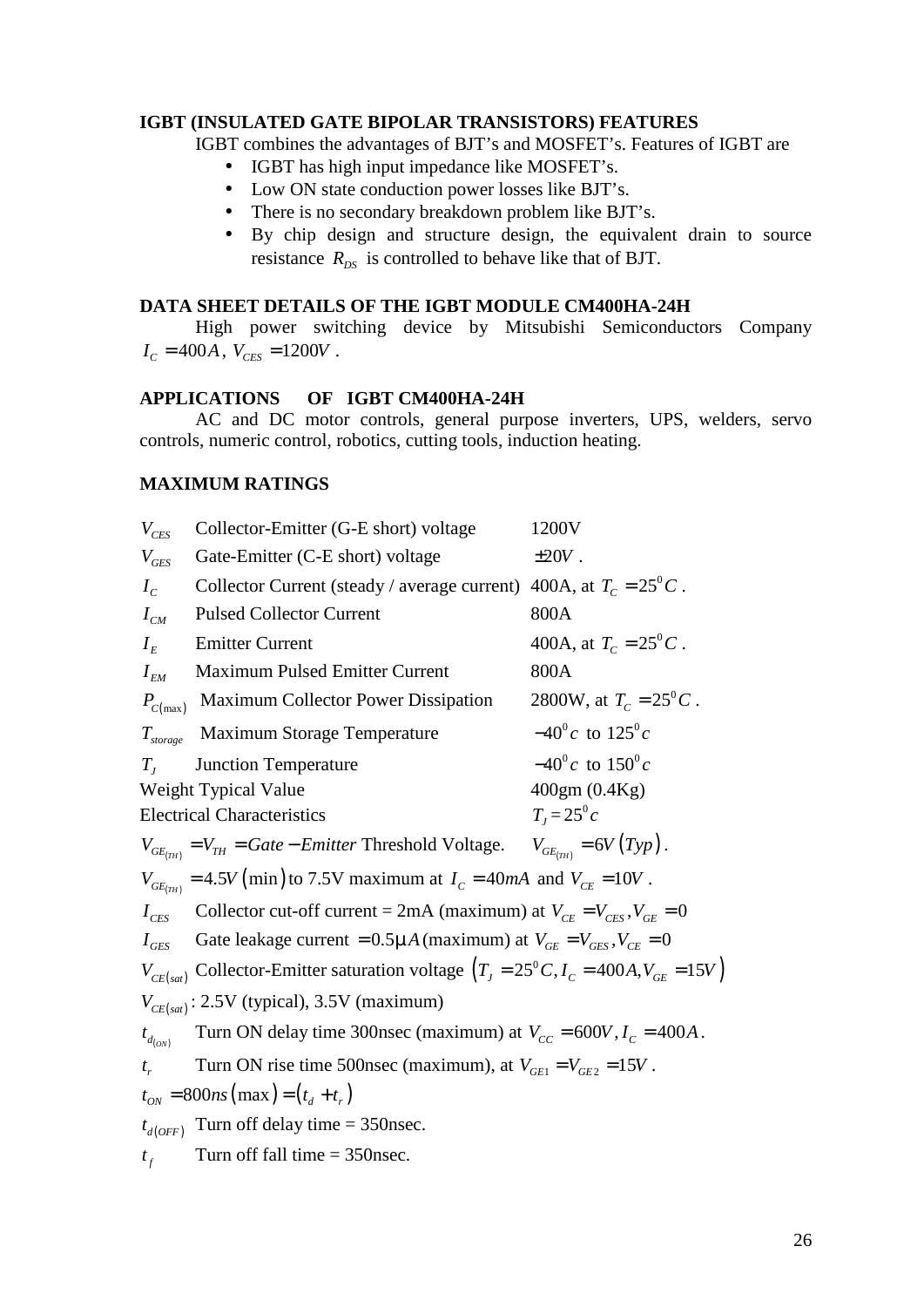- 
- $Q_{rr}$  Reverse recovery charge = 2.97 $\mu$ c (typical).

# $t_{OFF} = t_{d(OFF)} + t_f = 700n \text{ sec (maximum)}$ <br>  $t_r$  Reverse recovery time 250nsec.<br>  $Q_r$  Reverse recovery charge = 2.97µc (typical).<br> **CHARACTERISTICS OF THE EMITTER TO COLLEC**<br> **24H IGBT CHARACTERISTICS CHARACTERISTICS OF THE EMITTER TO COLLECTOR FWD CM 400HA- 24H IGBT CHARACTERISTICS**



**Fig: Output Collector Characteristics**



**Fig: Transfer Characteristics**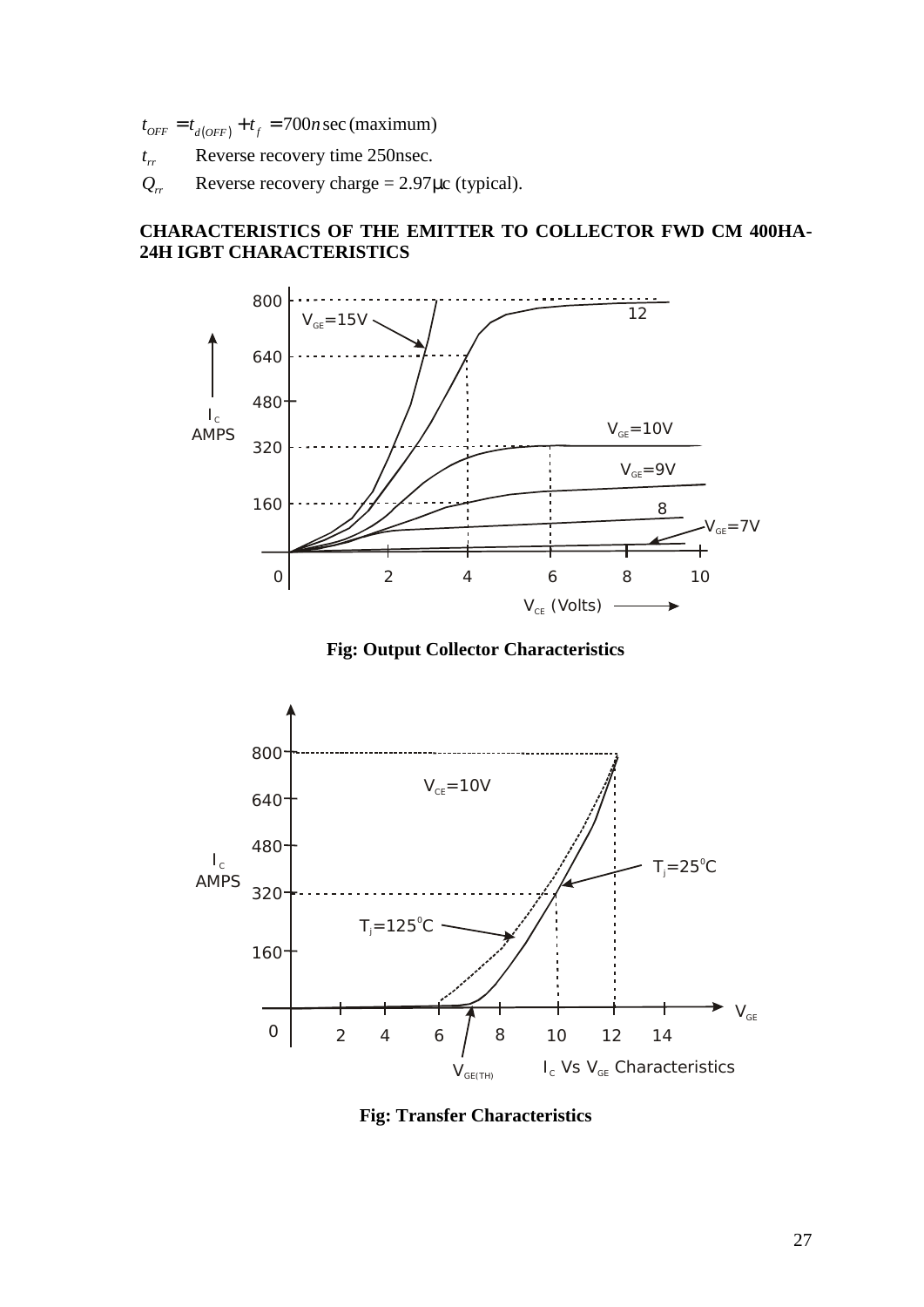# **POWER SEMICONDUCTOR DEVICES, THEIR SYMBOLS AND CHARACTERISTICS**

| Diode               | K<br>$I_{\rm p}$<br>$_{\circ}^{\rm A}$<br>ö<br>$V_{AK}$               | $\mathbf{I}_{\texttt{D}}$<br>$-V_{AK}$<br>0                                                                                                                                           |
|---------------------|-----------------------------------------------------------------------|---------------------------------------------------------------------------------------------------------------------------------------------------------------------------------------|
| Thyristor           | οG<br>$\frac{1}{\lambda}$<br>$_{\rm A}^{\circ}$<br>Ö<br>K<br>$V_{AK}$ | Gate triggered<br>$I_A$<br>$\mathbf{V}_{\mathbf{AK}}$                                                                                                                                 |
| <b>SITH</b>         | G<br>Q<br>$\sim$ K<br>A0                                              |                                                                                                                                                                                       |
| GTO                 | $\overline{\phantom{a}}$ o<br>$\alpha$<br>$\bar{\rm K}$               | Gate triggered<br>$I_A$<br>$V_{AK}$<br>0                                                                                                                                              |
| MCT                 | οK<br>Aο<br>δG                                                        |                                                                                                                                                                                       |
| <b>TASCR</b>        | $_{\rm o}^{\rm A}$<br>K<br>$\circ$<br>$1_{\rm A}$<br>$^{\circ}$ G     | Gate triggered<br>/<br>$\cdot$ $\vee$ <sub>AK</sub>                                                                                                                                   |
| <b>NPN BJT</b>      | B <sub>o</sub><br>$\hat{\mathsf{P}}_i$                                | $1_{Ba} - 1_{Ba} \geq 1_{B1}$<br>41<br>$\mathbf{I}_{\mathbf{B} \mathbf{I}}$<br>$\rm v_{\rm cr}$<br>$\mathfrak{a}$                                                                     |
| <b>IGBT</b>         | G<br>t5<br>$I_{\Xi}$                                                  | $\begin{array}{c}\n\sqrt{\cos \theta} \\ \hline\n\sqrt{\cos \theta} \\ -\sqrt{\cos \theta}\n\end{array}$<br>I,<br>$\rm V_{\rm c,ss}$ $>$ $\rm V_{\rm c,ss1}$<br>$\cdot$ $V_{CE}$<br>0 |
| N-Channel<br>MOSFET | G<br>$\leq$                                                           | $T_{\mathbf{D}}$<br>$\frac{V_{\rm GSE}}{V_{\rm GSE}} > V_{\rm GSE}$<br>$\frac{V_{\rm GSE}}{V_{\rm GSE}} > V$<br>$\rm V_{\rm LS}$<br>0                                                 |
| SIT                 | ٥D<br>s                                                               | $I_{\rm D}$<br>$V_{\text{GS1}} = 0 V$<br>$V_{\text{GS1}} < V_{\text{GS2}}$<br>$V_{\text{GS1}}$<br>0<br>${\rm v}_{\rm ns}$                                                             |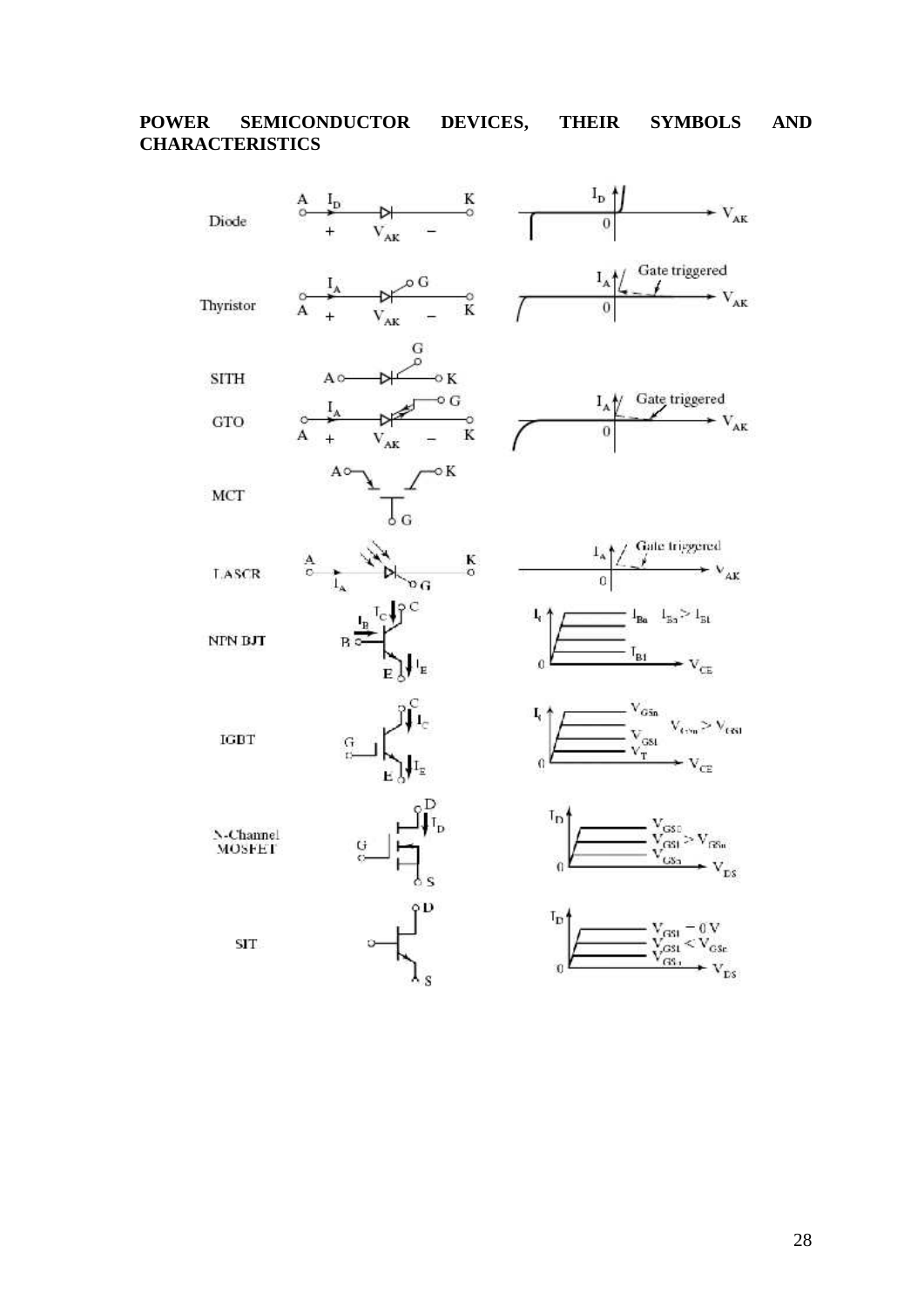#### **CONTROL CHARACTERISTICS OF POWER DEVICES**

The power semiconductor devices can be operated as switches by applying control signals to the gate terminal of Thyristors (and to the base of bi-polar transistor). The required output is obtained by varying the conduction time of these switching devices. Figure below shows the output voltages and control characteristics of commonly used power switching devices. Once a thyristor is in a conduction mode, the gate signal of either positive or negative magnitude has no effect. When a power semiconductor device is in a normal conduction mode, there is a small voltage drop across the device. In the output voltage waveforms shown, these voltage drops are considered negligible.



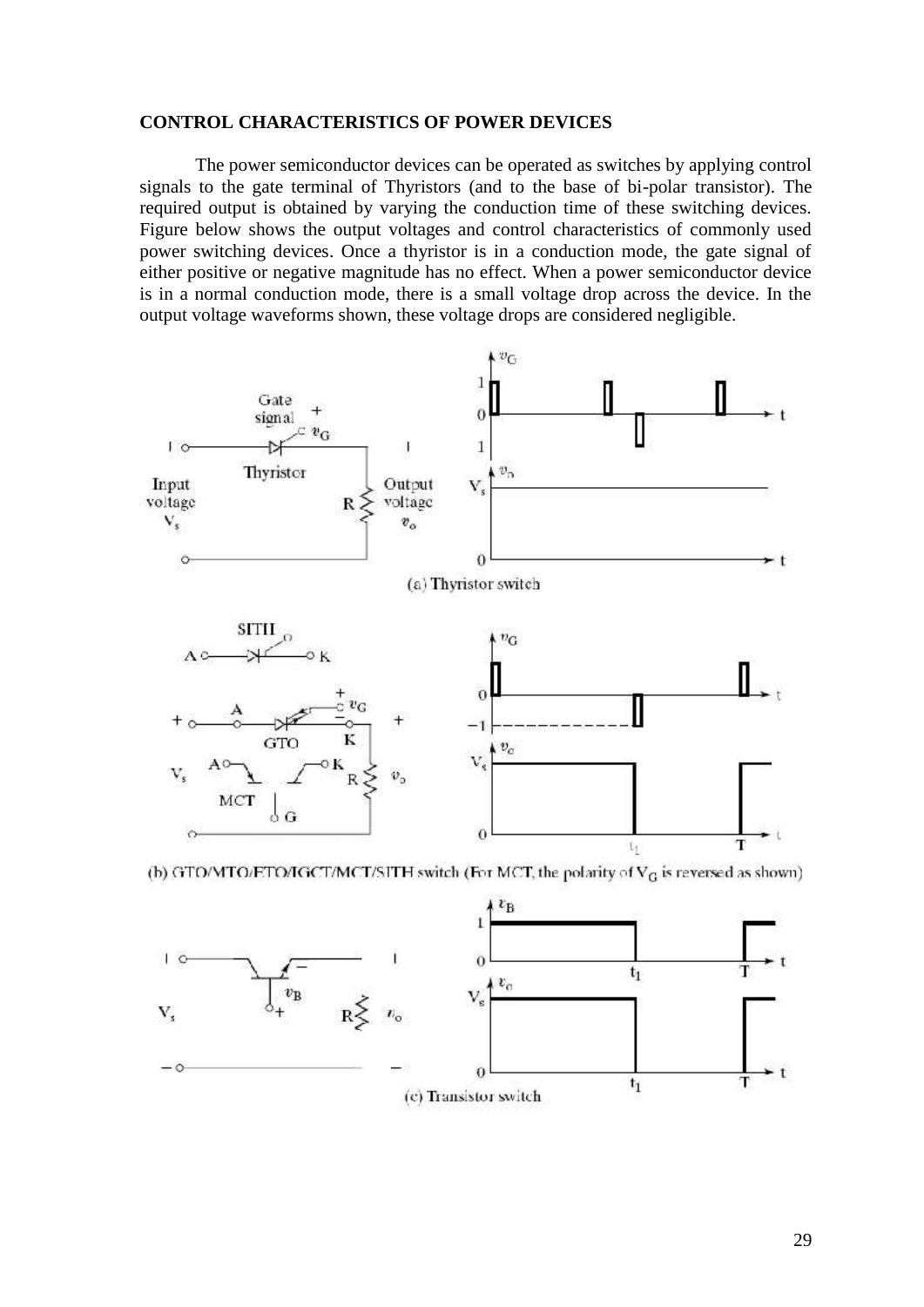

# **Fig: Control Characteristics of Power Switching Devices**

The power semiconductor switching devices can be classified on the basis of

- Uncontrolled turn on and turn off (e.g.: diode).
- Controlled turn on and uncontrolled turn off (e.g. SCR)
- Controlled turn on and off characteristics (e.g. BJT, MOSFET, GTO, SITH, IGBT, SIT, MCT).
- Continuous gate signal requirement (e.g. BJT, MOSFET, IGBT, SIT).
- Pulse gate requirement (e.g. SCR, GTO, MCT).
- Bipolar voltage withstanding capability (e.g. SCR, GTO).
- Unipolar voltage withstanding capability (e.g. BJT, MOSFET, GTO, IGBT, MCT).
- Bidirectional current capability (e.g.: Triac, RCT).
- Unidirectional current capability (e.g. SCR, GTO, BJT, MOSFET, MCT, IGBT, SITH, SIT & Diode).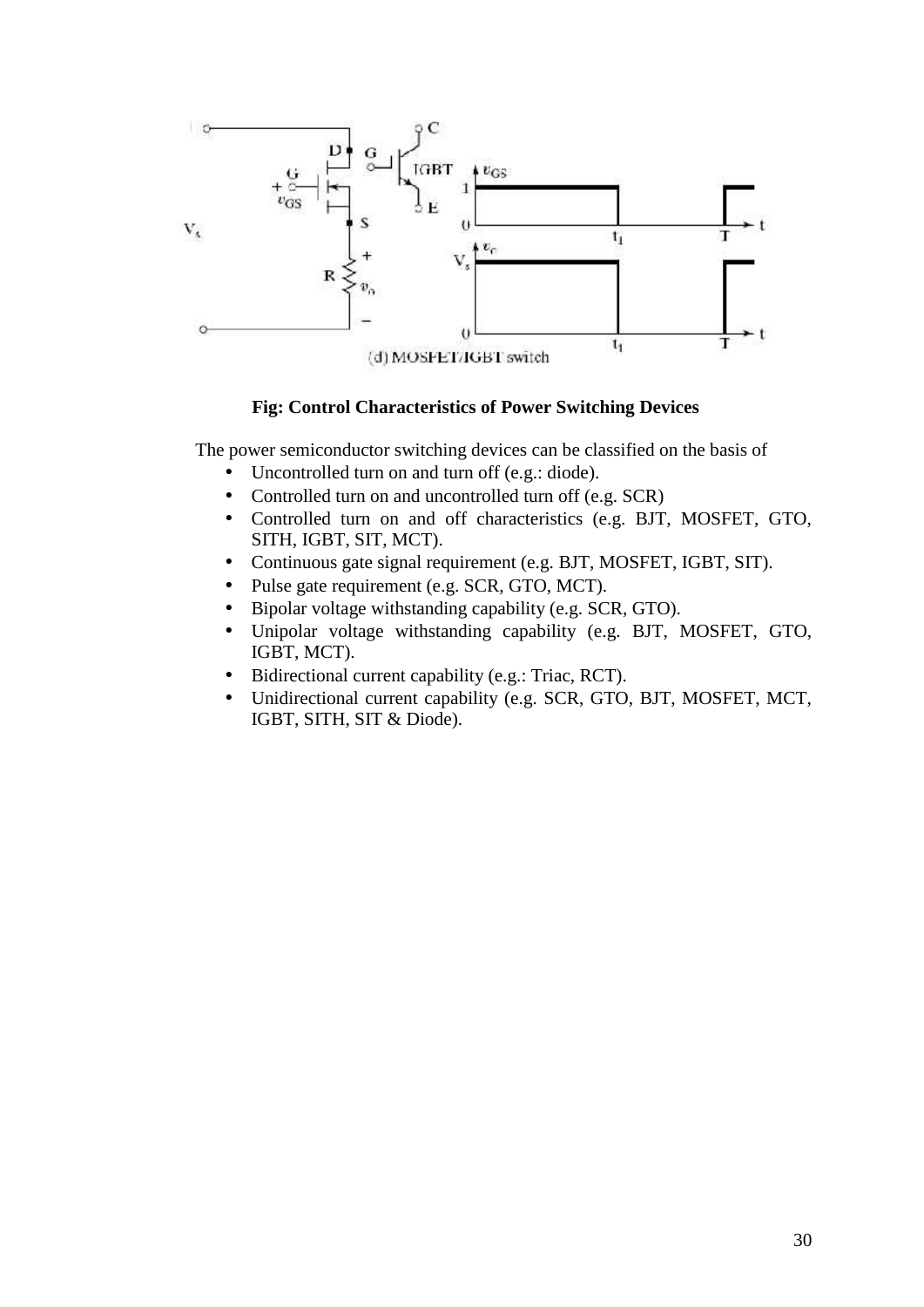#### **THYRISTORISED POWER CONTROLLERS**

Block diagram given below, shows the system employing a thyristorised power controller. The main power flow between the input power source and the load is shown by solid lines.



Thyristorised power controllers are widely used in the industry. Old/conventional controllers including magnetic amplifiers, mercury arc rectifiers, thyratrons, ignitrons, rotating amplifiers, resistance controllers have been replaced by thyristorised power controllers in almost all the applications.

A typical block diagram of a thyristorised power converter is shown in the above figure.

The thyristor power converter converts the available power from the source into a suitable form to run the load or the equipment. For example the load may be a DC motor drive which requires DC voltage for its operation. The available power supply is AC power supply as is often the case. The thyristor power converter used in this case is a AC to DC power converter which converts the input AC power into DC output voltage to feed to the DC motor. Very often a measuring unit or an instrumentation unit is used so as to measure and monitor the output parameters like the output voltage, the load current, the speed of the motor or the temperature etc. The measuring unit will be provided with meters and display devices so that the output parameters can be seen and noted. The control unit is employed to control the output of the thyristorised power converter so as to adjust the output voltage / current to the desired value to obtain optimum performance of the load or equipment. The signal from the control unit is used to adjust the phase angle / trigger angle of the Thyristors in the power controller so as to vary the output voltage to the desired value.

#### **SOME IMPORTANT APPLICATIONS OF THYRISTORISED POWER CONTROLLERS**

- Control of AC and DC motor drives in rolling mills, paper and textile mills, traction vehicles, mine winders, cranes, excavators, rotary kilns, ventilation fans, compression etc.
- Uninterruptible and stand by power supplies for critical loads such as computers, special high tech power supplies for aircraft and space applications.
- Power control in metallurgical and chemical processes using arc welding, induction heating, melting, resistance heating, arc melting, electrolysis, etc.
- Static power compensators, transformer tap changers and static contactors for industrial power systems.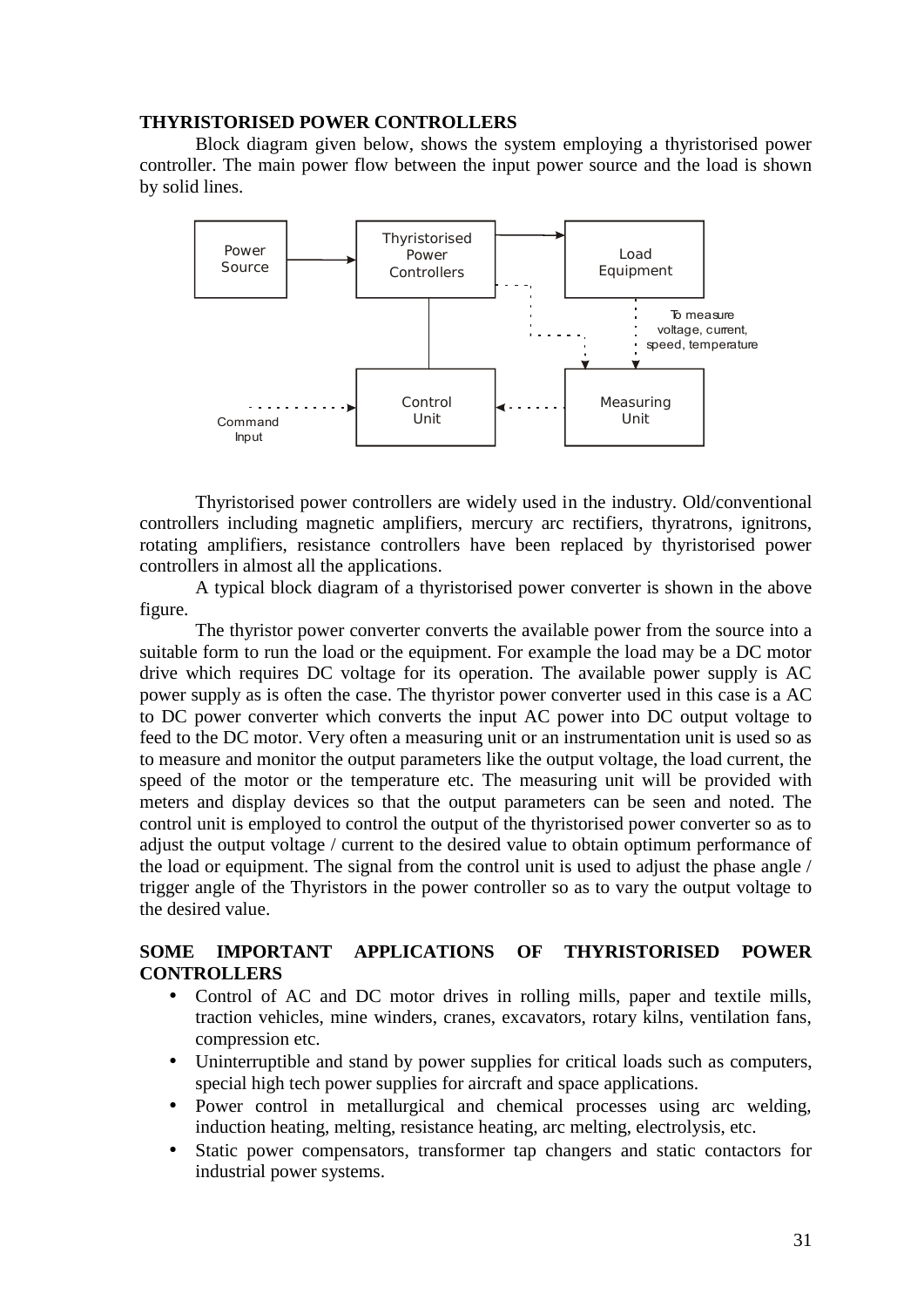- Power conversion at the terminals of a HVDC transmission systems.
- High voltage supplies for electrostatic precipitators and x-ray generators.
- Illumination/light control for lighting in stages, theaters, homes and studios.
- Solid state power controllers for home/domestic appliances.

# **ADVANTAGES OF THYRISTORISED POWER CONTROLLERS**

- High efficiency due to low losses in the Thyristors.
- Long life and reduced/minimal maintenance due to the absence of mechanical wear.
- Control equipments using Thyristors are compact in size.
- Easy and flexibility in operation due to digital controls.
- Faster dynamic response compared to the electro mechanical converters.
- Lower acoustic noise when compared to electro magnetic controllers, relays and contactors.

# **DISADVANTAGES OF THYRISTORISED POWER CONTROLLERS**

- All the thyristorised power controllers generate harmonics (unwanted frequency components) due to the switching ON and OFF of the thyristors. These harmionics adversely affect the performance of the load connected to them. For example when the load are motors, there are additional power losses (harmonic power loss) torque harmonics, and increase in acoustic noise.
- The generated harmonics are injected into the supply lines and thus adversely affect the other loads/equipments connected to the supply lines.
- In some applications example: traction, there is interference with the commutation circuits due to the power supply line harmonics and due to electromagnetic radiation.
- The thyristorised AC to DC converters and AC to AC converters can operate at low power factor under some conditions.
- Special steps are then taken for correcting the line supply power factor (by installing PF improvement apparatus).
- The thyristorised power controllers have no short time over loading capacity and therefore they must be rated for maximum loading conditions. This leads to an increase in the cost of the equipment.
- Special protection circuits must be employed in thyristorised power controllers in order to protect and safe guard the expensive thyristor devices. This again adds to the system cost.

# **TYPES OF POWER CONVERTERS or THYRISTORISED POWER CONTROLLERS**

For the control of electric power supplied to the load or the equipment/machinery or for power conditioning the conversion of electric power from one form to other is necessary and the switching characteristic of power semiconductor devices (Thyristors) facilitate these conversions

The thyristorised power converters are referred to as the static power converters and they perform the function of power conversion by converting the available input power supply in to output power of desired form.

The different types of thyristor power converters are

Diode rectifiers (uncontrolled rectifiers).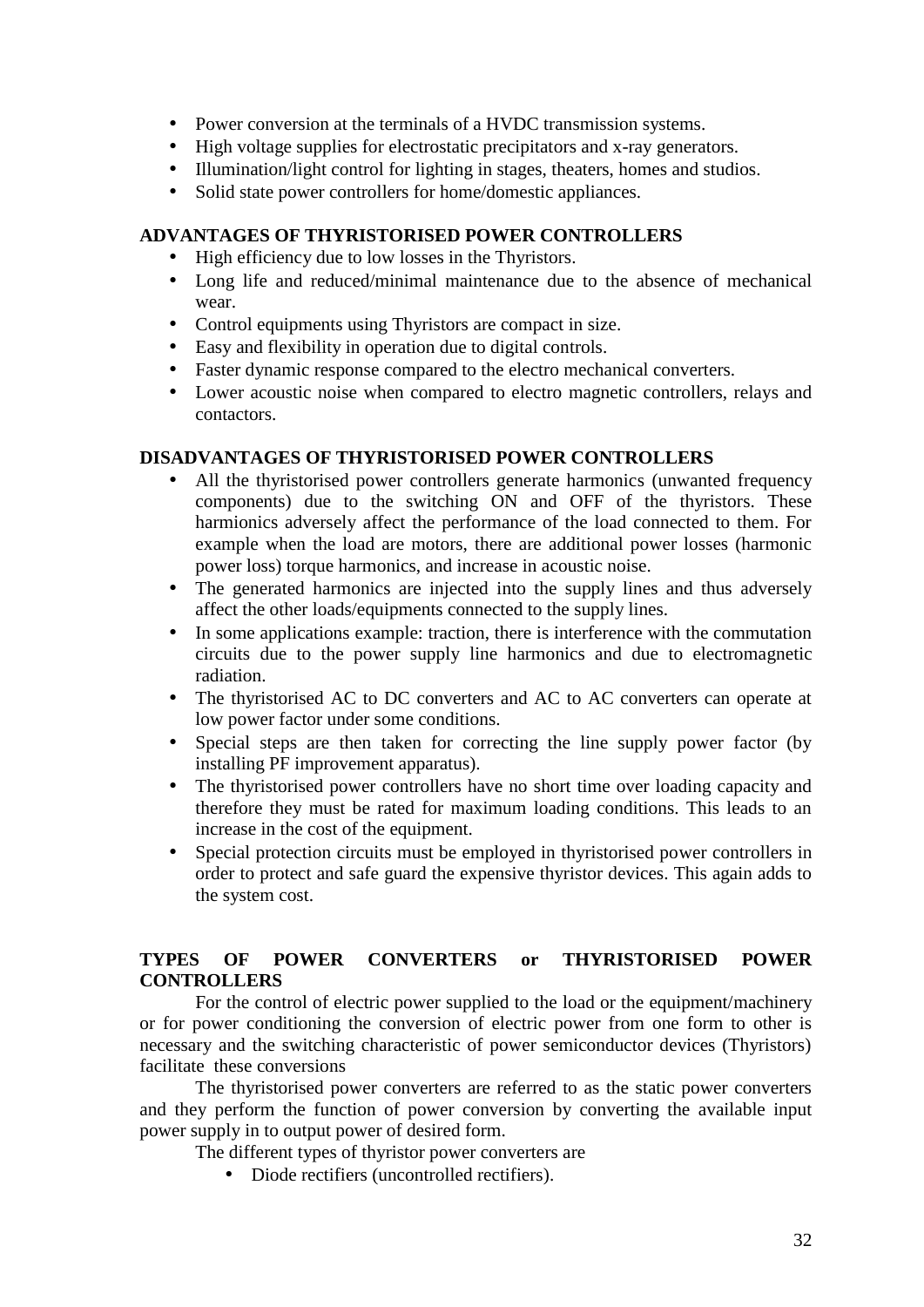- Line commutated converters or AC to DC converters (controlled rectifiers)
- AC voltage (RMS voltage) controllers (AC to AC converters).
- Cyclo converters (AC to AC converters at low output frequency).
- DC choppers (DC to DC converters).
- Inverters (DC to AC converters).

#### **LINE COMMUTATED CONVERTERS (AC TO DC CONVERTERS)**



These are AC to DC converters. The line commutated converters are AC to DC power converters. These are also referred to as controlled rectifiers. The line commutated converters (controlled rectifiers) are used to convert a fixed voltage, fixed frequency AC power supply to obtain a variable DC output voltage. They use natural or AC line commutation of the Thyristors.



**Fig: A Single Phase Full Wave Uncontrolled Rectifier Circuit (Diode Full Wave Rectifier) using a Center Tapped Transformer**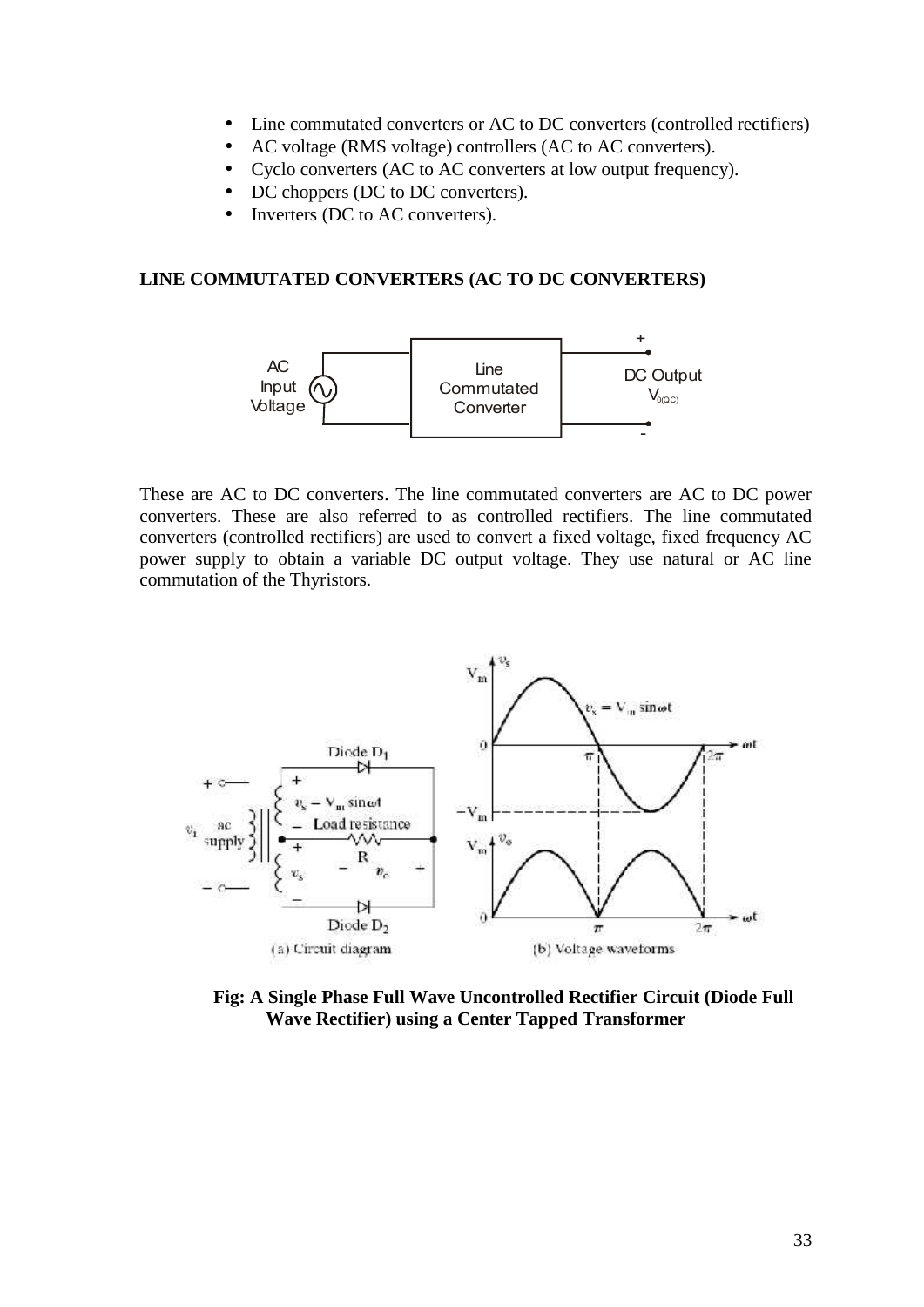



Different types of line commutated AC to DC converters circuits are

- Diode rectifiers Uncontrolled Rectifiers
- Controlled rectifiers using SCR's.
	- o Single phase controlled rectifier.
	- o Three phase controlled rectifiers.

#### **Applications Of Line Commutated Converters**

AC to DC power converters are widely used in

- Speed control of DC motor in DC drives.
- $\bullet$  UPS.
- HVDC transmission.
- Battery Chargers.

# **AC VOLTAGE REGULATORS OR RMS VOLTAGE CONTROLLERS (AC TO AC CONVERTERS)**



The AC voltage controllers convert the constant frequency, fixed voltage AC supply into variable AC voltage at the same frequency using line commutation.

AC regulators (RMS voltage controllers) are mainly used for

- Speed control of AC motor.
- Speed control of fans (domestic and industrial fans).
- AC pumps.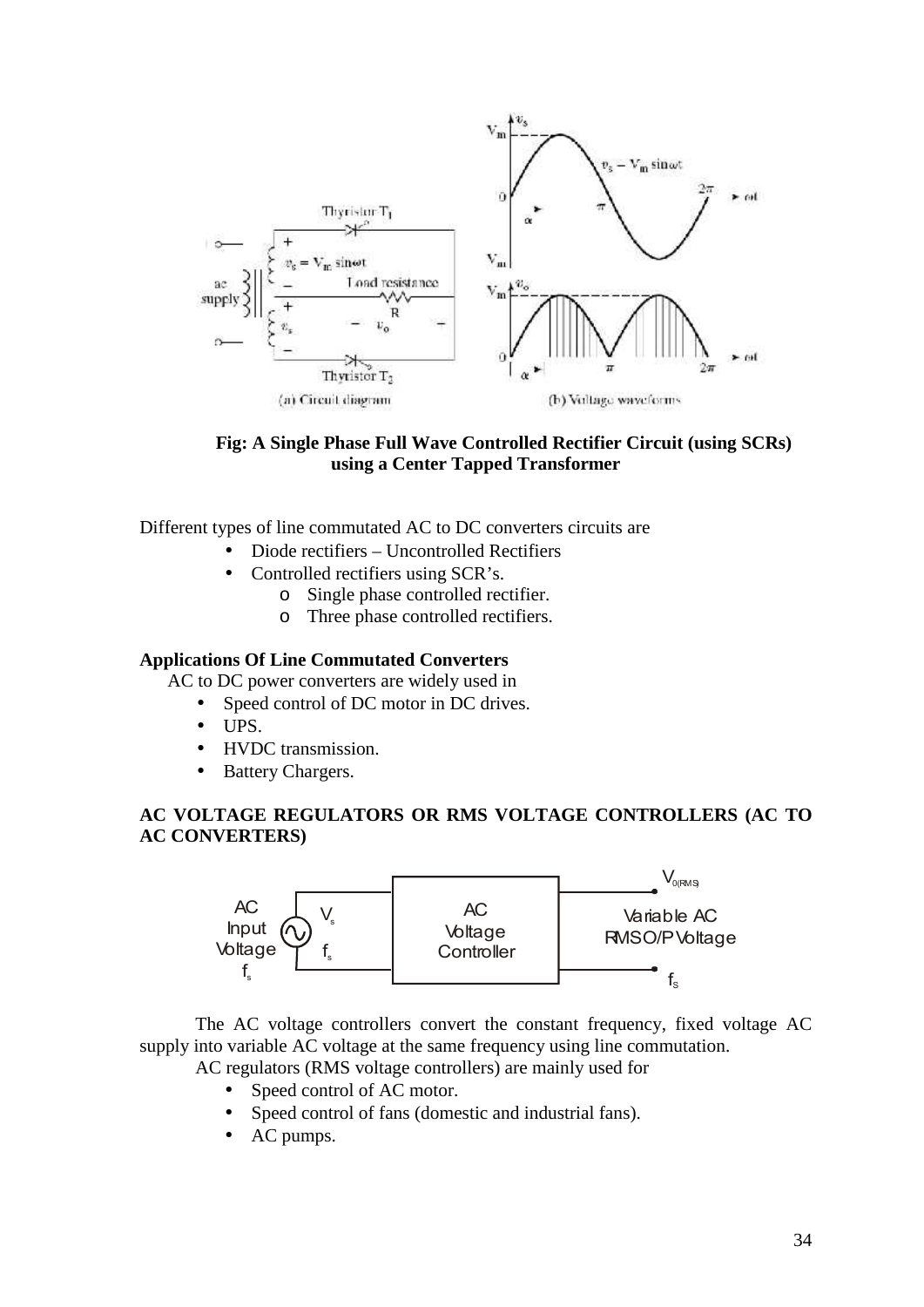

**Fig: A Single Phase AC voltage Controller Circuit (AC-AC Converter using a TRIAC)**

# **CYCLO CONVERTERS (AC TO AC CONVERTERS WITH LOW OUTPUT FREQUENCY)**



The cyclo converters convert power from a fixed voltage fixed frequency AC supply to a variable frequency and variable AC voltage at the output.

The cyclo converters generally produce output AC voltage at a lower output frequency. That is output frequency of the AC output is less than input AC supply frequency.

*Applications of cyclo converters* are traction vehicles and gearless rotary kilns.

#### **CHOPPERS (DC TO DC CONVERTERS)**



The choppers are power circuits which obtain power from a fixed voltage DC supply and convert it into a variable DC voltage. They are also called as DC choppers or DC to DC converters. Choppers employ forced commutation to turn off the Thyristors.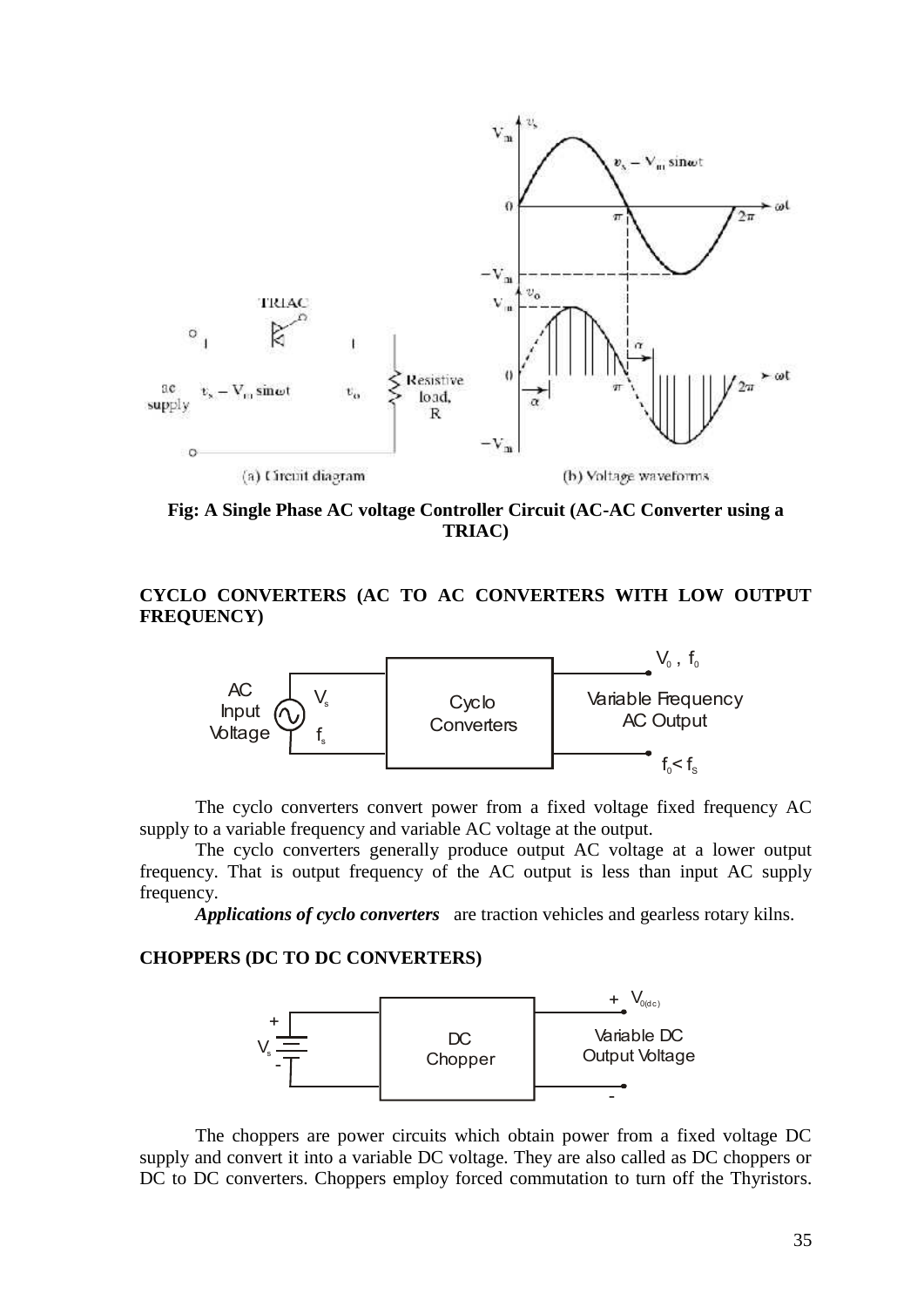DC choppers are further classified into several types depending on the direction of power flow and the type of commutation. DC choppers are widely used in

- Speed control of DC motors from a DC supply.
- DC drives for sub-urban traction.
- Switching power supplies.



**Fig: A DC Chopper Circuit (DC-DC Converter) using IGBT**

# **INVERTERS (DC TO AC CONVERTERS)**



The inverters are used for converting DC power from a fixed voltage DC supply into an AC output voltage of variable frequency and fixed or variable output AC voltage. The inverters also employ force commutation method to turn off the Thyristors.

#### *Application of inverters* are in

- Industrial AC drives using induction and synchronous motors.
- Uninterrupted power supplies (UPS system) used for computers, computer labs.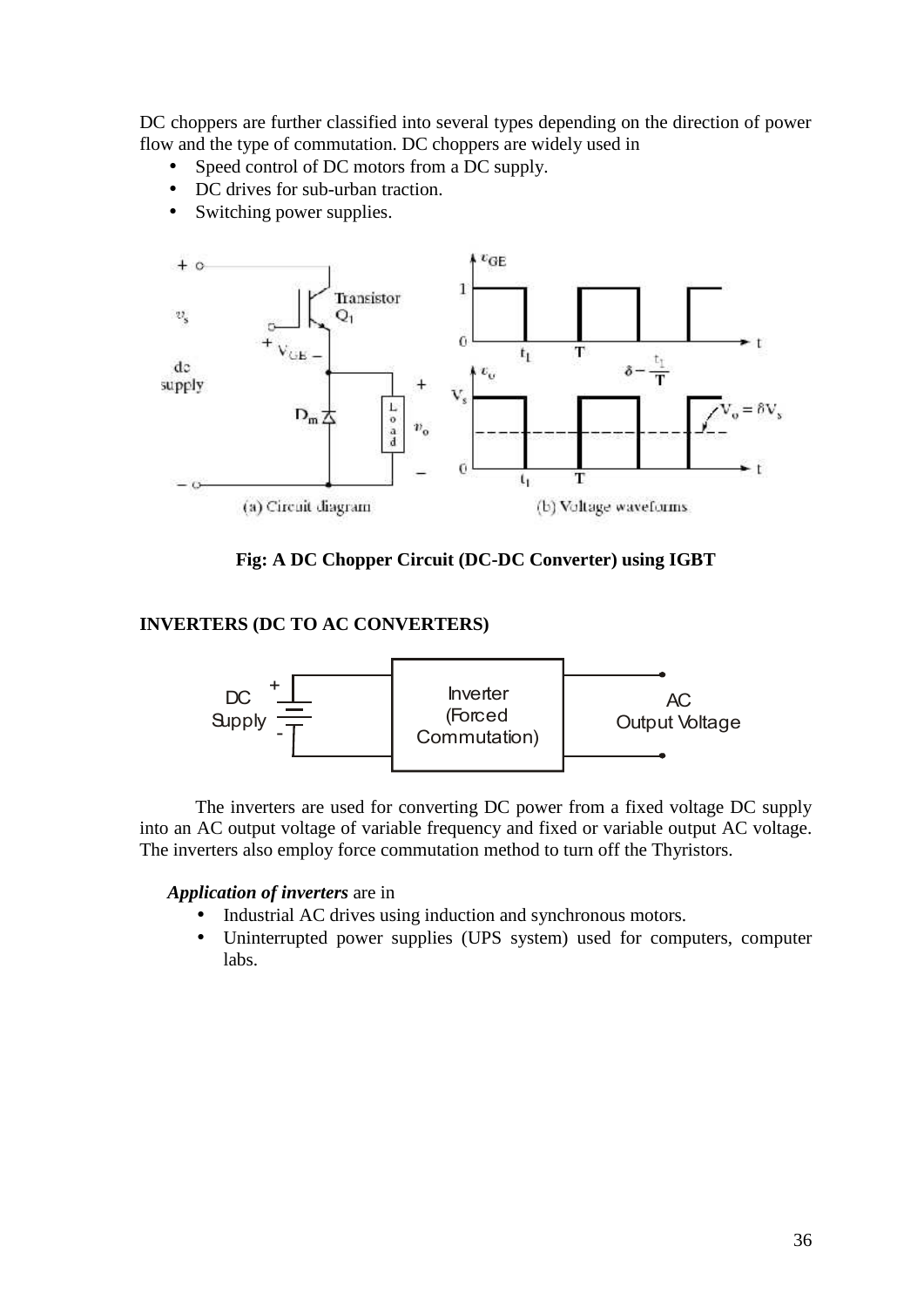

**Fig: Single Phase DC-AC Converter (Inverter) using MOSFETS**

# **DESIGN OF POWER ELECTRONICS CIRCUITS**

The design and study of power electronic circuits involve

- Design and study of power circuits using Thyristors, Diodes, BJT's or MOSFETS.
- Design and study of control circuits.
- Design and study of logic and gating circuits and associated digital circuits.
- Design and study of protection devices and circuits for the protection of thyristor power devices in power electronic circuits.

The power electronic circuits can be classified into six types

- Diode rectifiers (uncontrolled rectifiers)
- AC to DC converters (Controlled rectifiers)
- AC to AC converters (AC voltage controllers)
- DC to DC converters (DC choppers)
- DC to AC converters (Inverters)
- Static Switches (Thyristorized contactors)

#### **PERIPHERAL EFFECTS**

The power converter operations are based mainly on the switching of power semiconductor devices and as a result the power converters introduce current and voltage harmonics (unwanted AC signal components) into the supply system and on the output of the converters.

These induced harmonics can cause problems of distortion of the output voltage, harmonic generation into the supply system, and interference with the communication and signaling circuits. It is normally necessary to introduce filters on the input side and output side of a power converter system so as to reduce the harmonic level to an acceptable magnitude. The figure below shows the block diagram of a generalized power converter with filters added. The application of power electronics to supply the sensitive electronic loads poses a challenge on the power quality issues and raises the problems and concerns to be resolved by the researchers. The input and output quantities of power converters